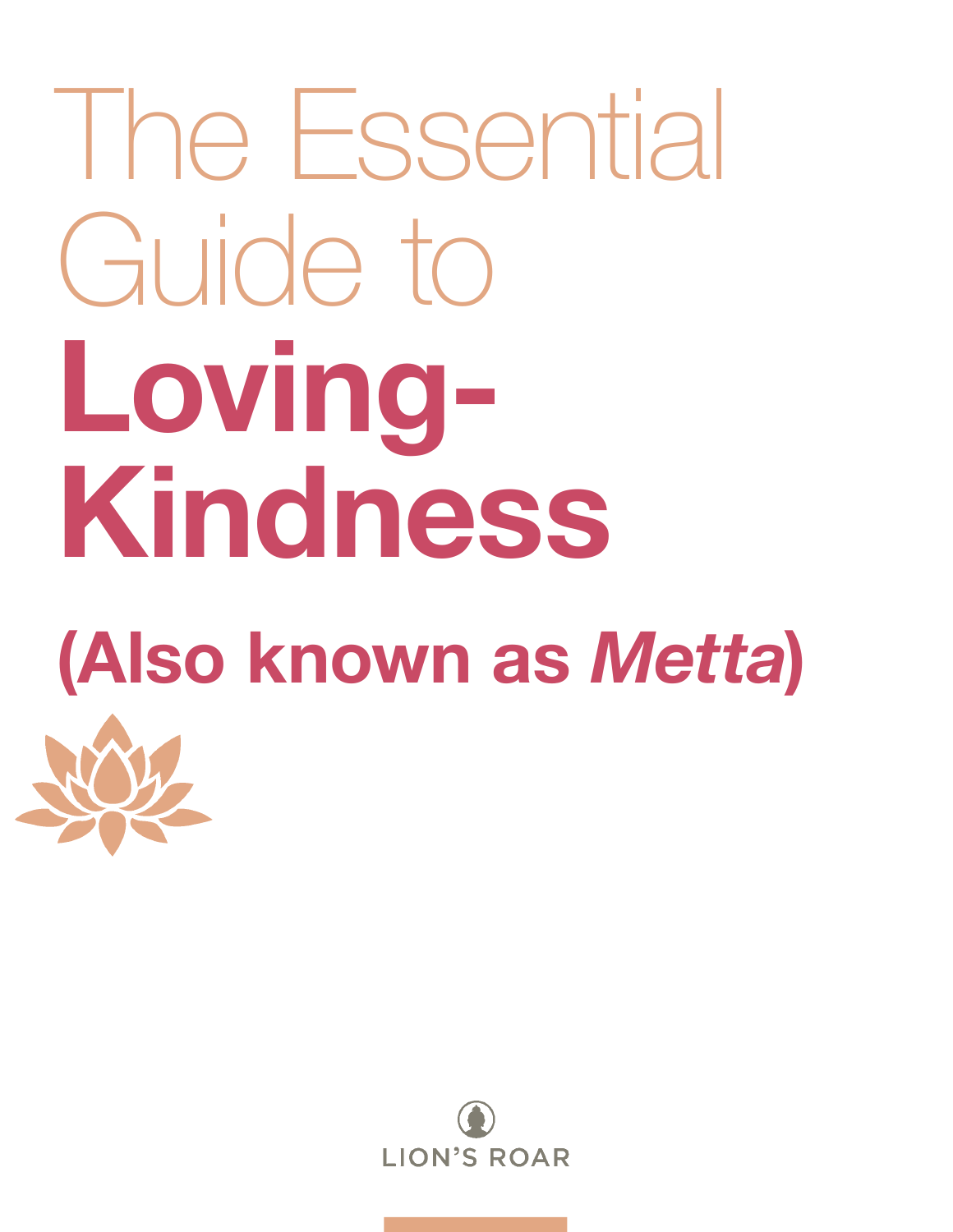## LION'S ROAR

Copyright © 2022 Lion's Roar Foundation, except where noted. All rights reserved. Lion's Roar is an independent non-profit whose mission is to communicate Buddhist wisdom and practices in order to benefit people's lives, and to support the development of Buddhism in the modern world. Projects of Lion's Roar include *Lion's Roar* magazine, *Buddhadharma: The Practitioner's Quarterly*, lionsroar.com, and Lion's Roar Special Editions and Online Learning.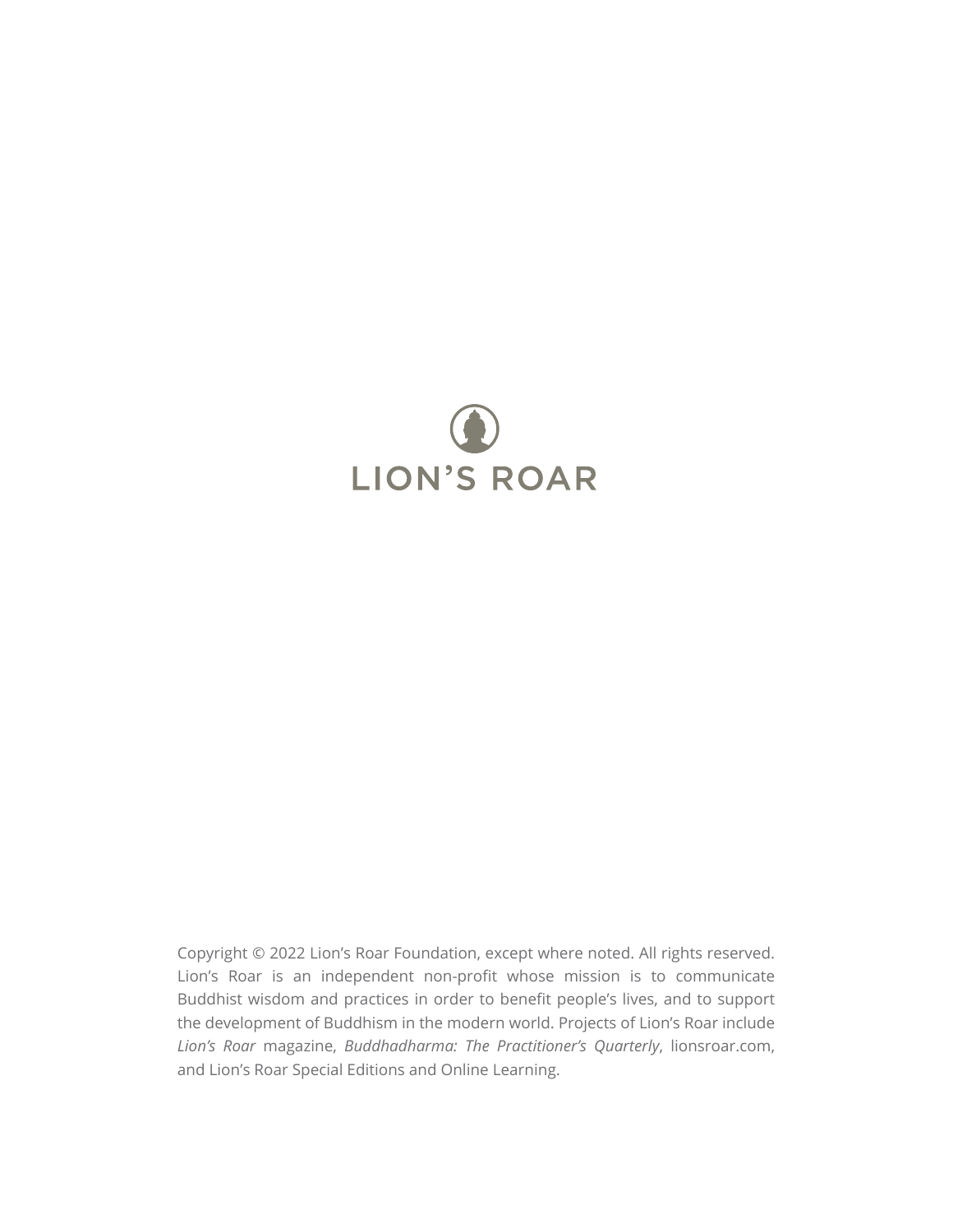## CONTENTS

**May All Beings Be at Ease!** 

**How to Practice Loving-Kindness JoAnna Hardy**

**Why I do Metta Janice Lynne Lundy**

**Loving-Kindness Starts With You Josh Korda** 

**Sharon Salzberg's Aha! Moment As told to Lindsay Kyte**

**How to Practice Metta for a Troubled Time Mushim Patricia Ikeda**

**Meet Bad Habits with Loving-Kindness Sylvia Boorstein**

**Loving-Kindness Healing Your Inner Child Peggy Rowe Ward and Larry Ward**

**How to Practice Metta With Children Gail Silver**

**Metta for Refugees Liên Shutt**

**Loving the Many Sides of You Susan Piver**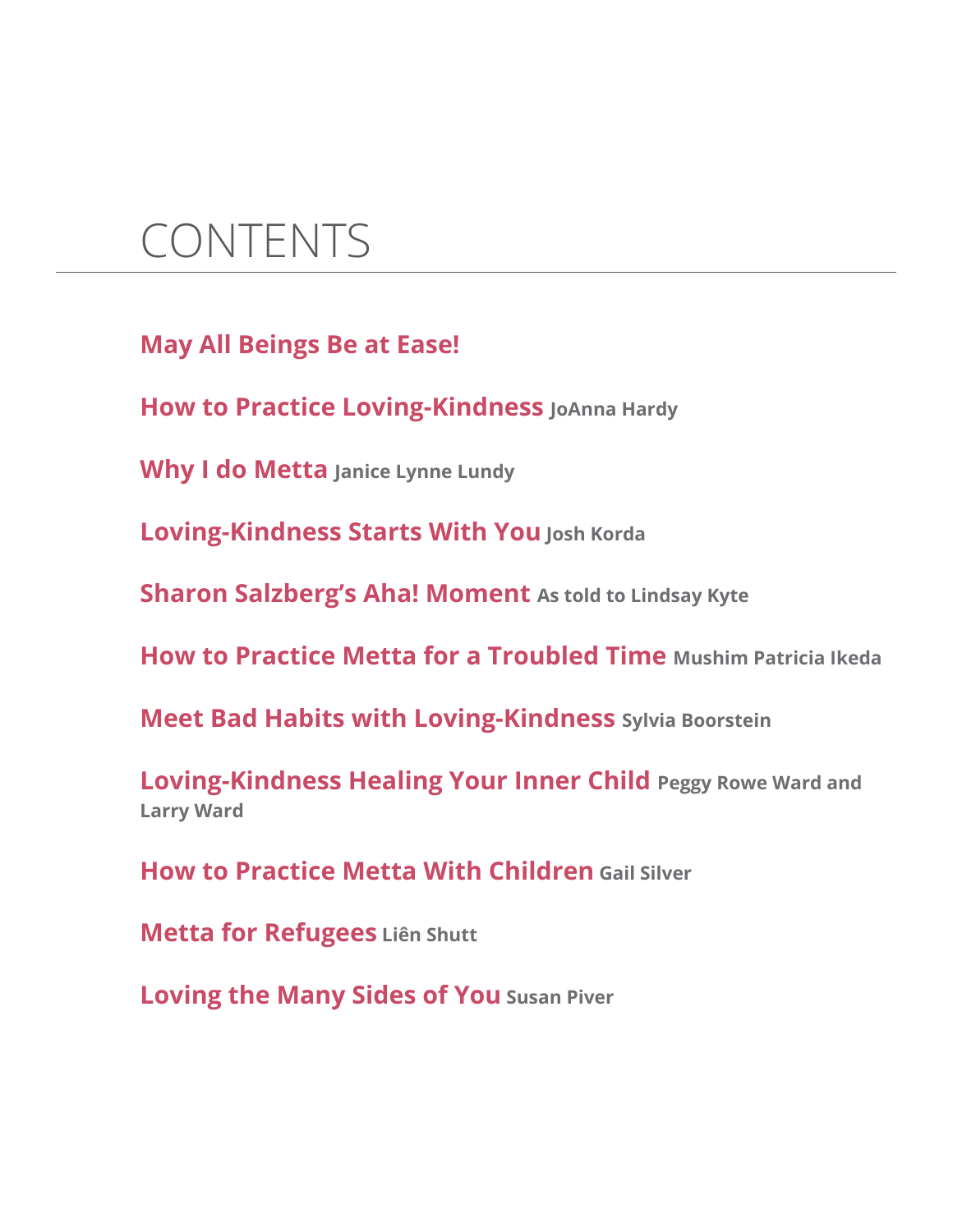

## **May All Beings Be at Ease!**

*Metta*—kindness or goodwill—is one of Buddhism's most valued virtues. With compassion, empathetic joy, and equanimity, it is one of the four "divine abodes" (*brahmaviharas*) of the enlightened ones.

In the *Metta Sutta*, the Buddha teaches his monks how to live a moral and upright life, with metta at its center. In these stanzas, he tells us how to live with complete kindness.

*Whatever living beings there may be; Whether they are weak or strong, omitting none, The great or the mighty, medium, short or small, The seen and the unseen, Those living near and far away, Those born and to-be-born, May all beings be at ease! Let none deceive another, Or despise any being in any state. Let none through anger or ill-will Wish harm upon another. Even as a mother protects with her life Her child, her only child,*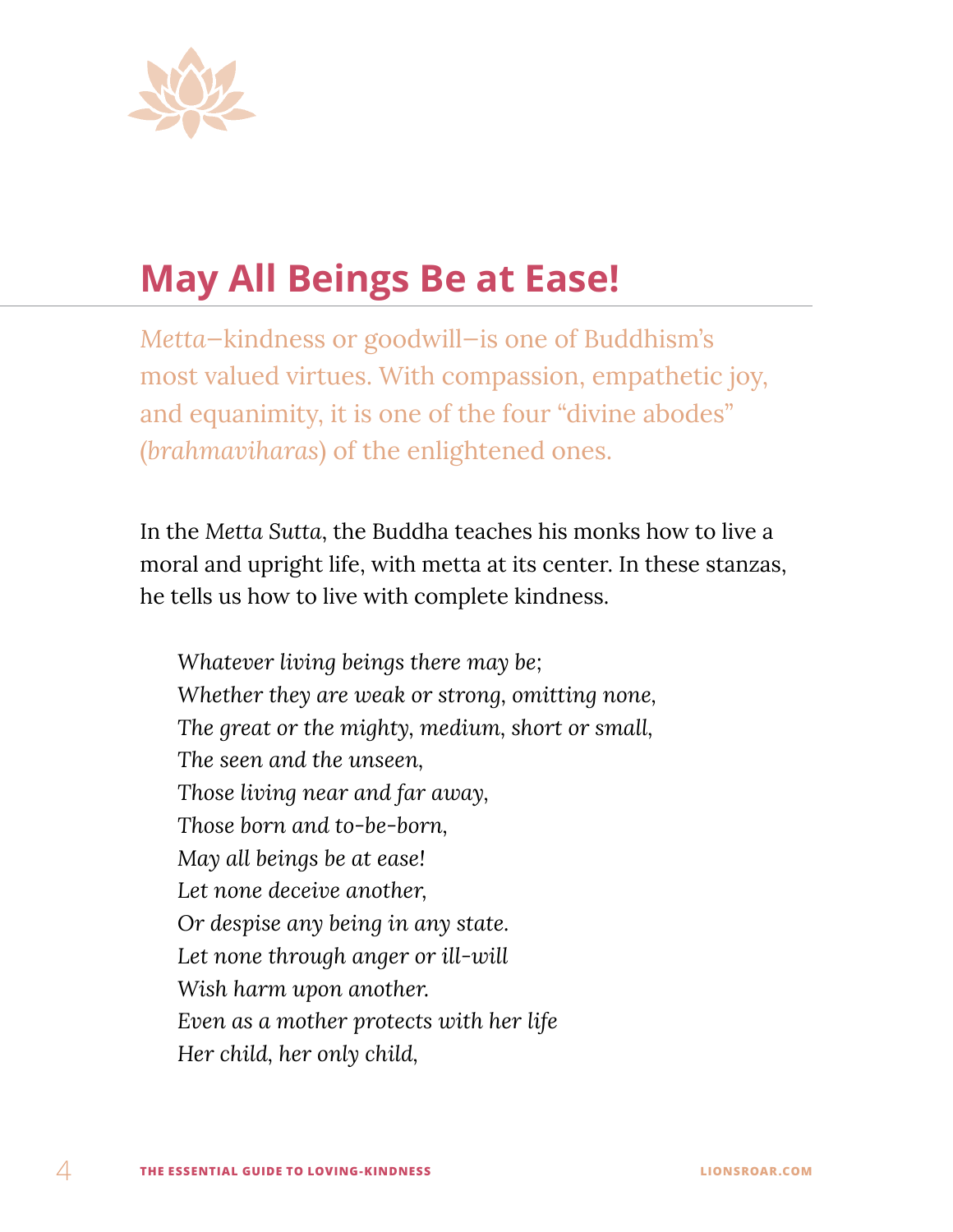*So with a boundless heart Should one cherish all living beings: Radiating kindness over the entire world Spreading upwards to the skies, And downwards to the depths; Outwards and unbounded, Freed from hatred and ill-will. Whether standing or walking, seated or lying down, Free from drowsiness, One should sustain this mindfulness. This is said to be the sublime abiding.*

From "Karaniya Metta Sutta: The Buddha's Words on Loving-Kindness" (Sn 1.8), translated from the Pali by The Amaravati Sangha. *Access to Insight (BCBS Edition)*, 2 November 2013,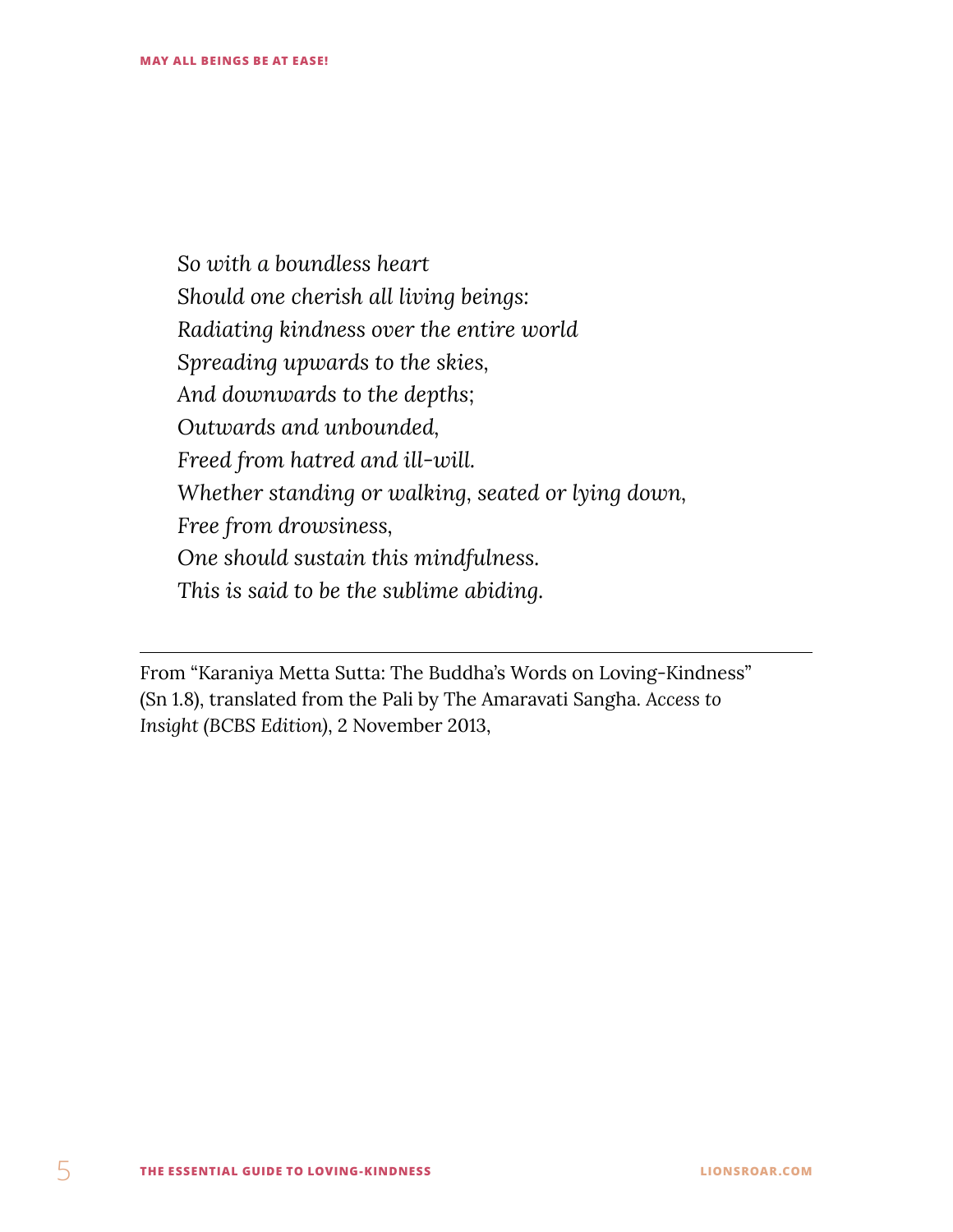### **How to Practice Loving-Kindness**

*JoAnna Hardy* teaches us the famed Buddhist practice of metta—offering love to ourselves and others.

When I was introduced to the practice of metta—most often translated as loving-kindness practice—I definitely knew it wasn't for me. It was too mushy and sentimental for my pragmatic mind. It was reminiscent of the wishful praying that I thought was reserved for the type of faith I had left behind.

I didn't really believe that I—or maybe any living being—could possibly find the happiness, safety, ease, and freedom being offered through metta practice. Maybe we didn't even deserve it! When I put my hand on my heart, as we are often asked to do during this practice, I felt numb and disconnected. I thought of loving-kindness as an unnecessary additive to the more important four foundations of mindfulness. I ignored the practice for many years.

Then, a wise and insightful teacher saw me struggling and assigned metta as my daily practice for three months. It wasn't because my teacher thought I was not a kind and loving person—I am—but I needed a way to love all beings, and to offer that love to myself too.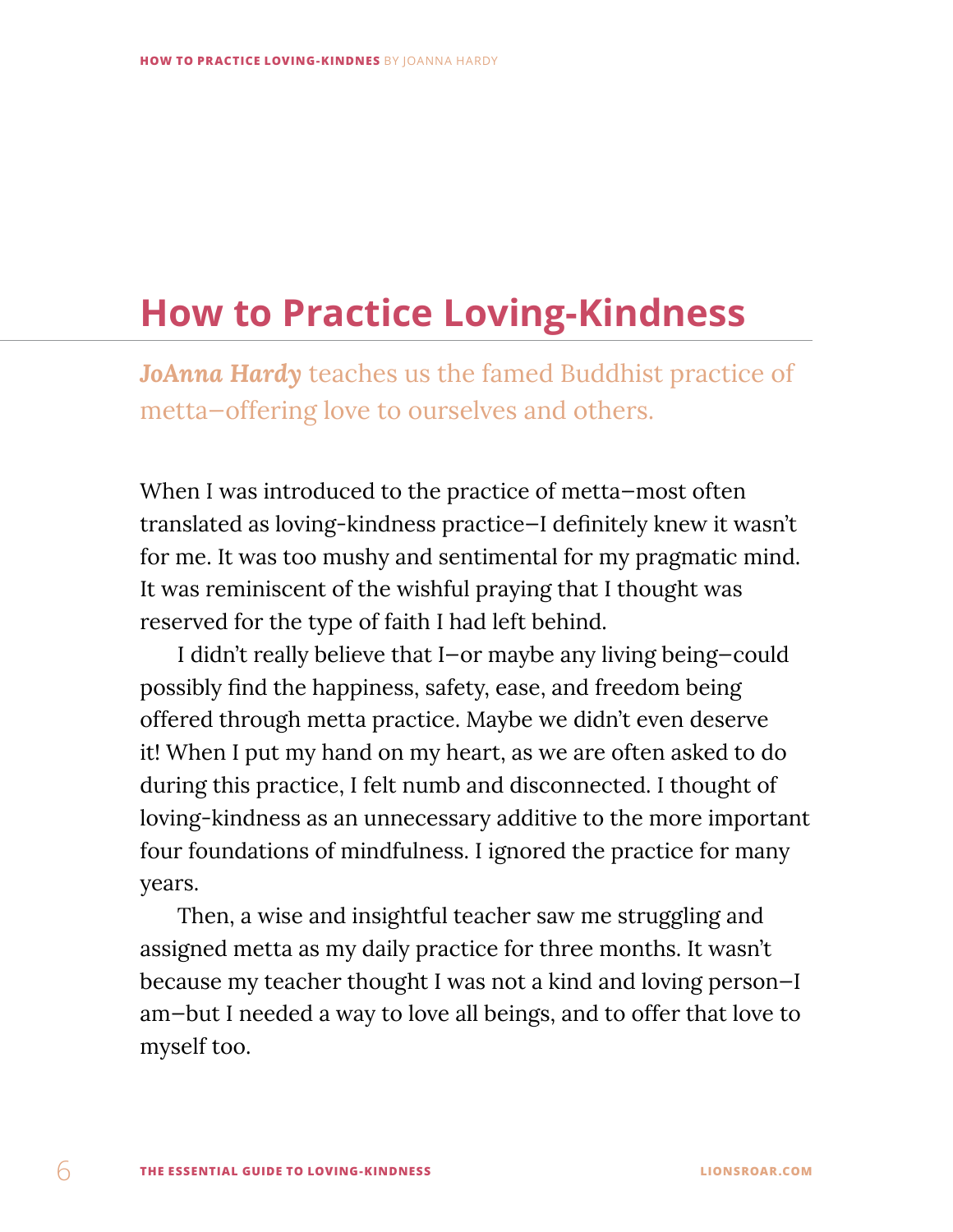I discovered that while loving-kindness is taught in many ways by different teachers, ultimately it is an equalizer and an antidote to hatred and aversion. It is a state that can be developed through practices that help us cultivate the unconditional, expansive qualities of the heart. Metta is the great balancer to insight and mindfulness practices.

When I discovered other translations of the word metta, like care, friendliness, goodwill, and benevolence, the practice began to feel more accessible and less lofty. Metta felt like something I could touch and cultivate daily. The great balancer began to do its work. My doubt began to melt.

In trying times such as these, it seems difficult to imagine that we could soften our hearts and find love amid all of the suffering we hear about daily. Yet, the prescription of the Buddha is that even in the darkest of places and times, our heart-mind has the capacity to be free from the burdens of hatred.

Here is a four-step instruction for metta. These steps are for practicing loving-kindness for yourself. You can also practice metta for others in different categories, such as people close to you, friends, people you are neutral toward, people you find difficult, and ultimately all living beings.

Initially, set aside 15-20 minutes to do the four steps. As you develop your practice, you can add more time as you wish. Setting a timer is helpful.

#### **1. Put your body at ease.**

Find a physically comfortable space. Sitting in a comfortable chair or lying down is helpful. If you feel at ease on a meditation cushion, that is fine too. The idea is to find a posture that allows the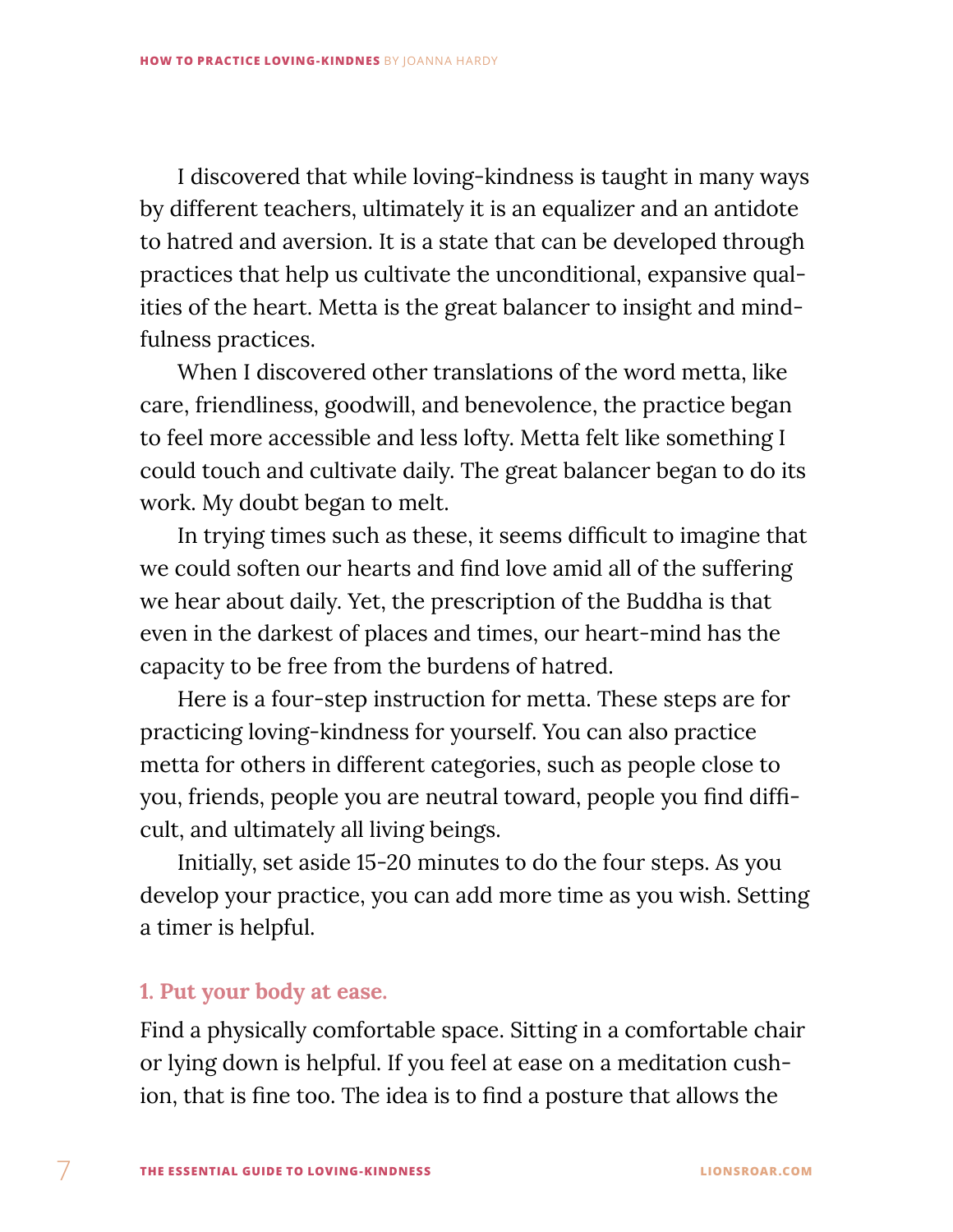body to be in as much ease as possible. Allow yourself to feel held and supported by whatever you're sitting or lying on. Closing the eyes can help to facilitate ease. If that's not comfortable, then allow the eyes to be open and gazing softly at a singular point.

#### **2. Soften the belly and chest.**

Intentionally soften the belly to start. Feel the expansion and contraction as each breath fills the belly and chest area. Allow your breathing to facilitate space in your belly and chest area. Take your time; there's no rush. If you feel tension, that's okay.

#### **3. Recall feelings of love and kindness.**

Focus on the heart area. Placing your hand on your heart can add to this step. See if you can recall feelings of care, kindness, and friendliness. Let them permeate your heart area. Stay with this while moving into the next step. If the feelings seem inaccessible or difficult right now, stay with the spaciousness and breathing into the belly and chest areas.

#### **4. Do the recitation.**

Reciting phrases is a classic way of practicing metta. Whether we believe the phrases in the moment or not, it's still useful to say them; they give the heart and mind something to land on and to aspire to. You can express them in any way you want, with these basic sentiments in mind. Repeat these phrases for the length of your practice period: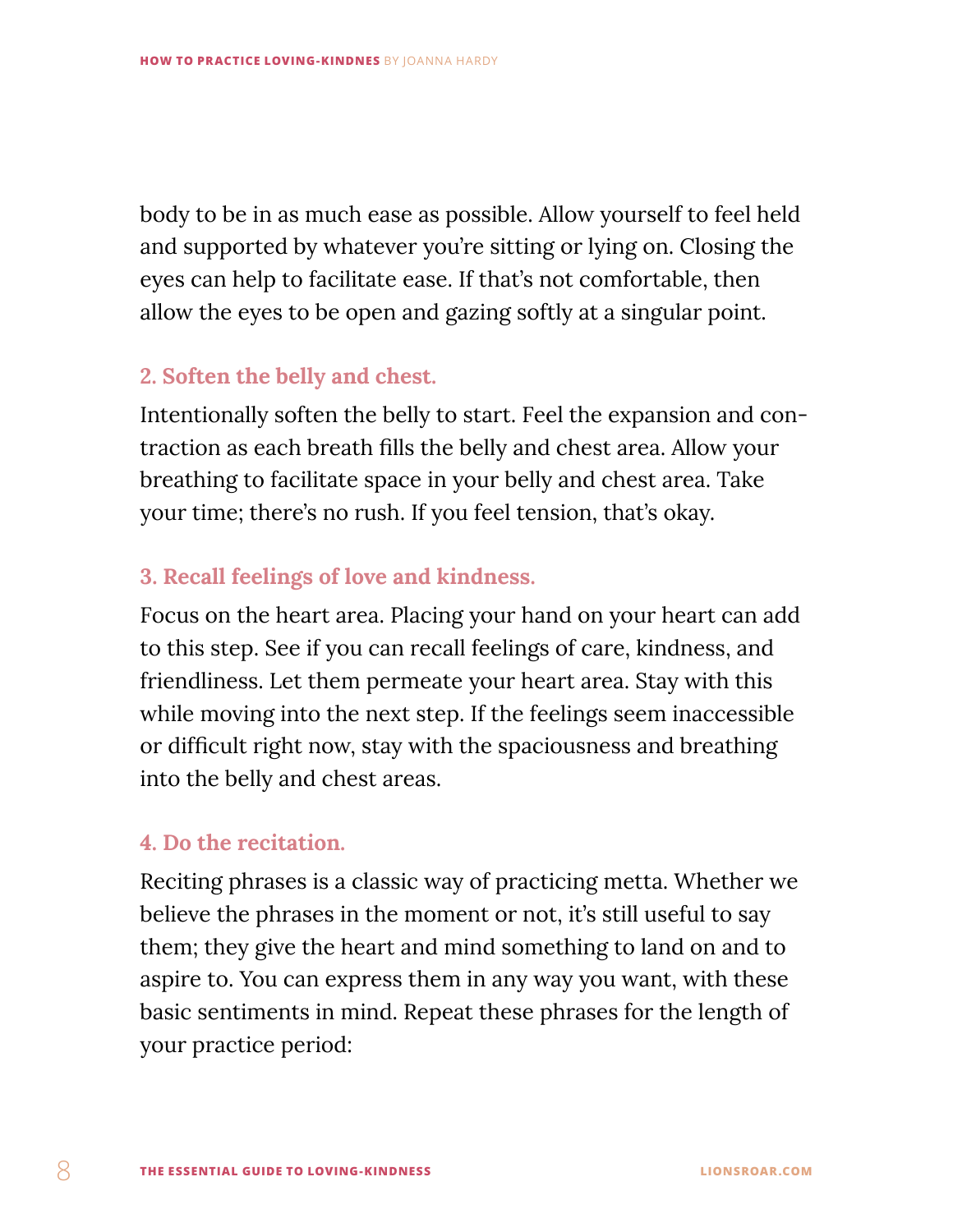*May I be safe May I be healthy May I be happy May I be at ease May I be filled with loving-kindness May I be peaceful*

In metta practice, it is normal for the doubting mind to pop up and challenge the notion of loving ourselves and others. Don't let this doubt stop you. It is important to know that metta is not a practice of perfection, but one of cultivation. This is our practice freeing our heart and mind from the clutches of fear, hatred, and confusion, regardless of what is happening in the world around us. I am happy to report, after trying it myself, that this skeptic is now convinced!

JoAnna Hardy practices in the Theravada Insight tradition, with a focus on teaching meditation in communities dedicated to seeing the truth of how racism, gender inequality, and oppression go hand in hand with the compassionate-action teachings in Buddhism. She is leader of the Lion's Roar Online Learning course, *How to Cultivate a Loving Heart: The Buddhist Practice of Metta*.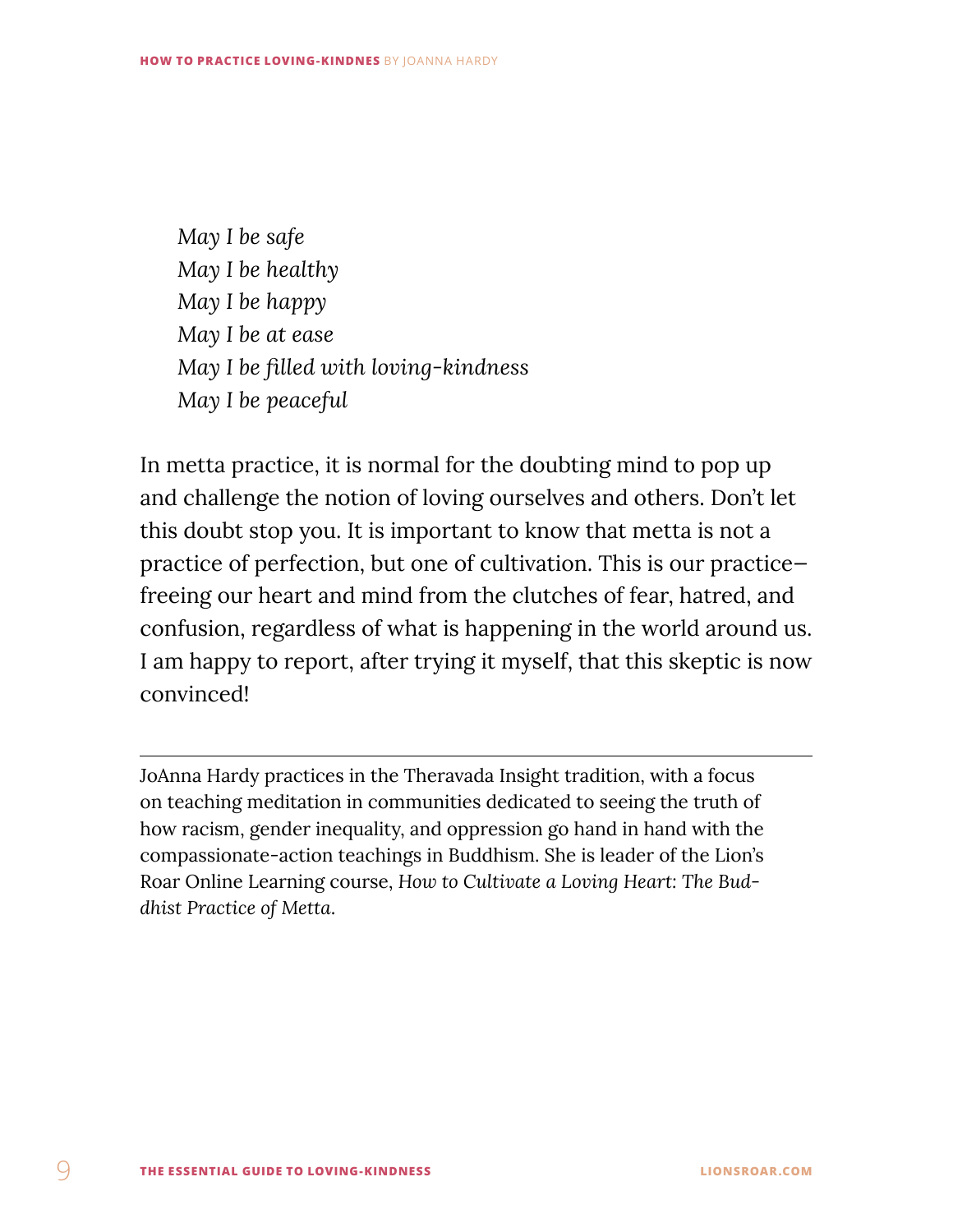## **"Why I Do Metta"**

Author and educator Janice Lynne Lundy shares her perspective on the practice of loving-kindness meditation —why she loves it, and why it goes with her everywhere.

My favorite form of meditation is "Metta," or loving-kindness practice. Here's why: When I say the four phrases of blessing, first, for myself …

*May I be happy. May I be healthy and strong. May I be safe. May I be peaceful and at ease.*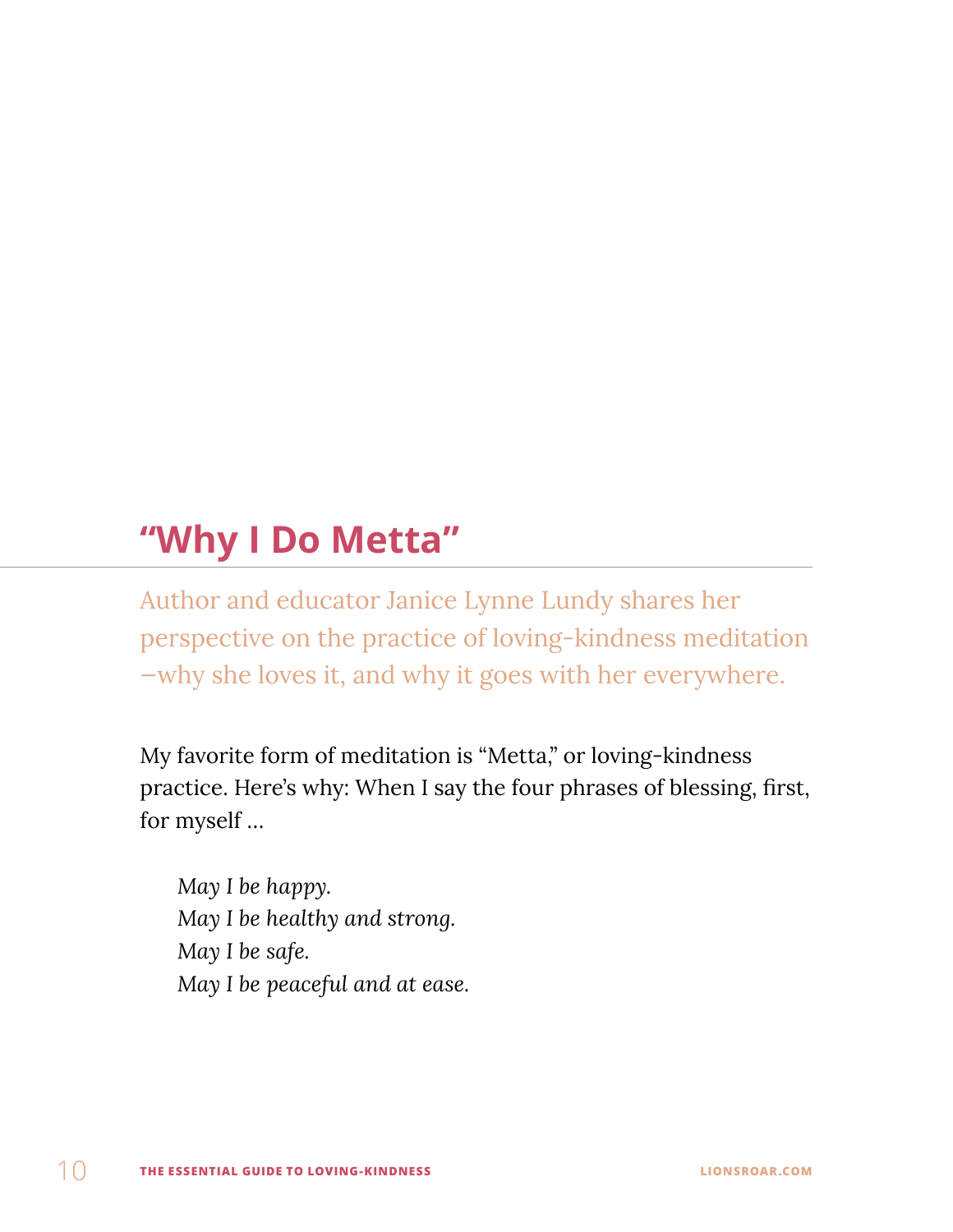... I remember that it is good to be kind to myself; to hold myself in loving embrace as I am; to be gentle, open, forgiving, and accepting.

When I repeat the four phrases again, it opens me up: to wise others, loved ones, friends, *you*, people I don't even know, everyone on the planet. Metta helps me connect with *your* essence, your inner beauty, your pain and suffering. Again, I am softened into compassion.

I try to take the Metta mindset with me wherever I go; it serves as portable peace. I stand in line at the grocery store, noticing someone's downcast face.

*May you find ease and know happiness today.*

In American Eagle, music blaring, shopping with my teen daughter, I notice a young mother struggling with two babies in a stroller. She is trying to shop for herself, yet her children tug and pull. Her frustration grows.

*May you know patience. May you feel comforted.*

This morning my husband awoke with his "ego blaring," as he puts it. I lay my hand on his heart and silently offer Metta to him.

*My sweetheart, may you be at peace today. May your day unfold with ease.*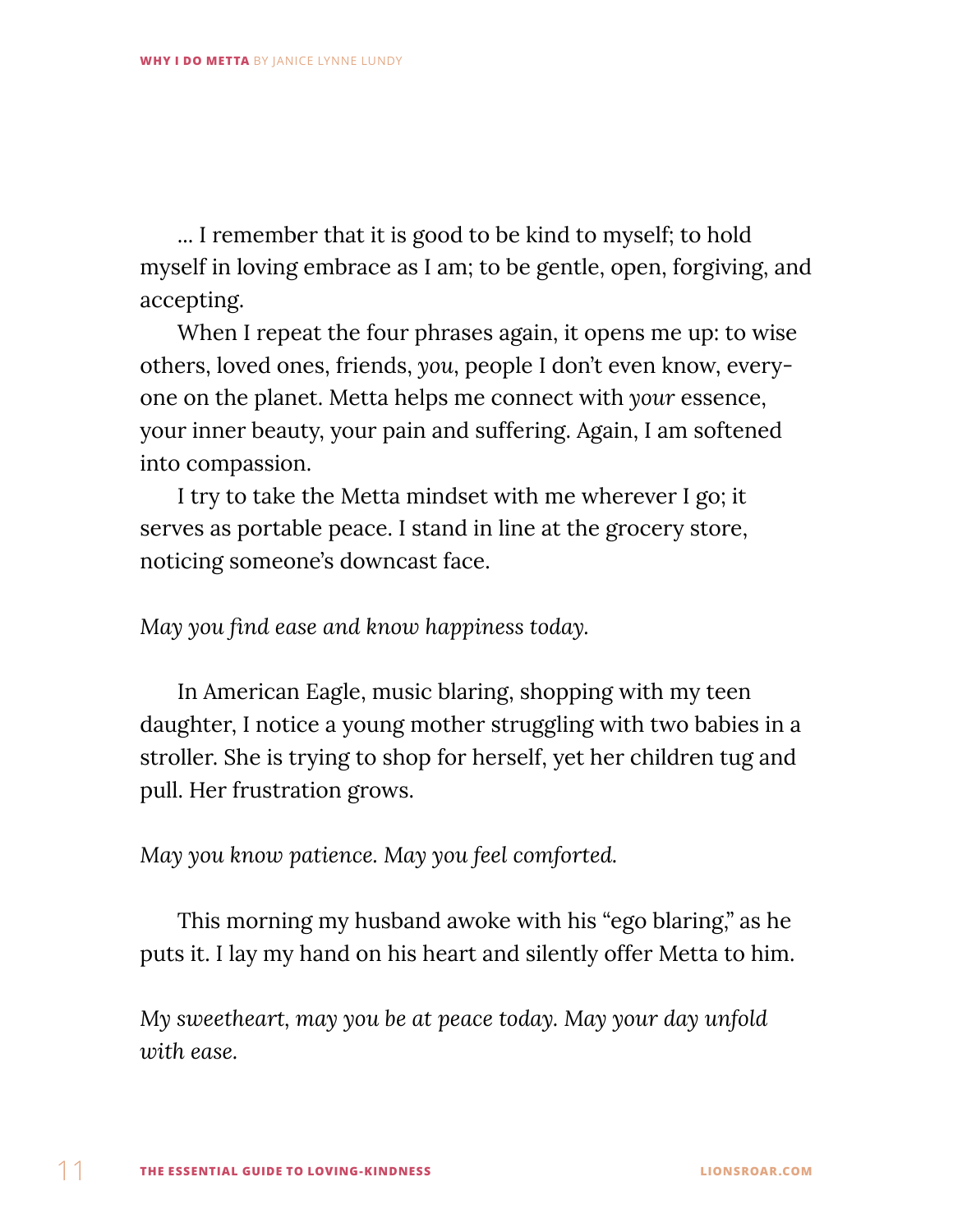This is why I do metta. It lets me lead with love.

Today…

May YOU be happy.

May you be well, healthy, and strong for the day ahead.

May you be safe and secure.

May you be peaceful and at ease with all the circumstances of your life.

Janice Lynne Lundy is a long-term student of mindfulness and Metta who sources her life, writing, and teaching in the practice of compassion. She is an Interfaith Spiritual Director/Mentor and the author of several books including, *The Mindful Mommy's Back-to-School Survival Guide*. She is also the founder and editor of the online magazine/community, "Meditate Like A Girl." You can connect with Jan via her website: www.JanLundy.com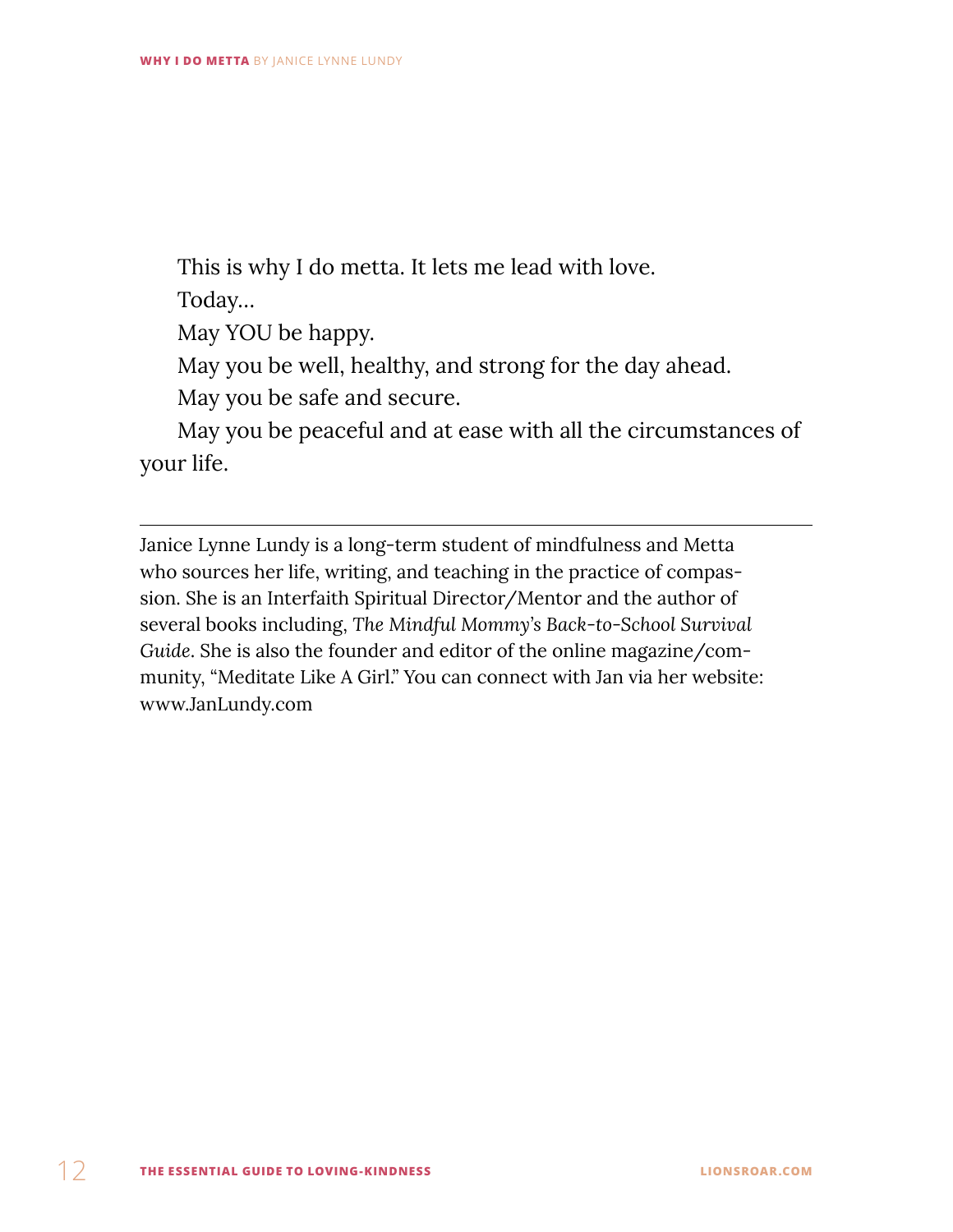## **Loving-Kindness Starts with You**

*Josh Korda* on how to free your naturally loving heart and expand your goodwill to include all beings through loving-kindness meditation.

I haven't had a drink or a self-prescribed mood-altering drug in nineteen years. I make that statement with both pride and wonder, given the amount of suffering that preceded my renunciation of booze, pills, and the like. I mostly attribute my sobriety to my spiritual practice, the support of my Buddhist community, and our local twelve-step gatherings. But if one practice or tool has helped me get and stay sober, it is the practice of Metta, or loving-kindness.

I grew up in an unpredictable household. My father, an alcoholic, could shift from pleasant joviality to rage-induced violence over the course of a few glasses of wine. I vividly remember plates suddenly flying toward my head during tense dinners and the sound of my mom's muffled cries while locked in a bathroom. In short, the stuff that leads to years of analysis later in life.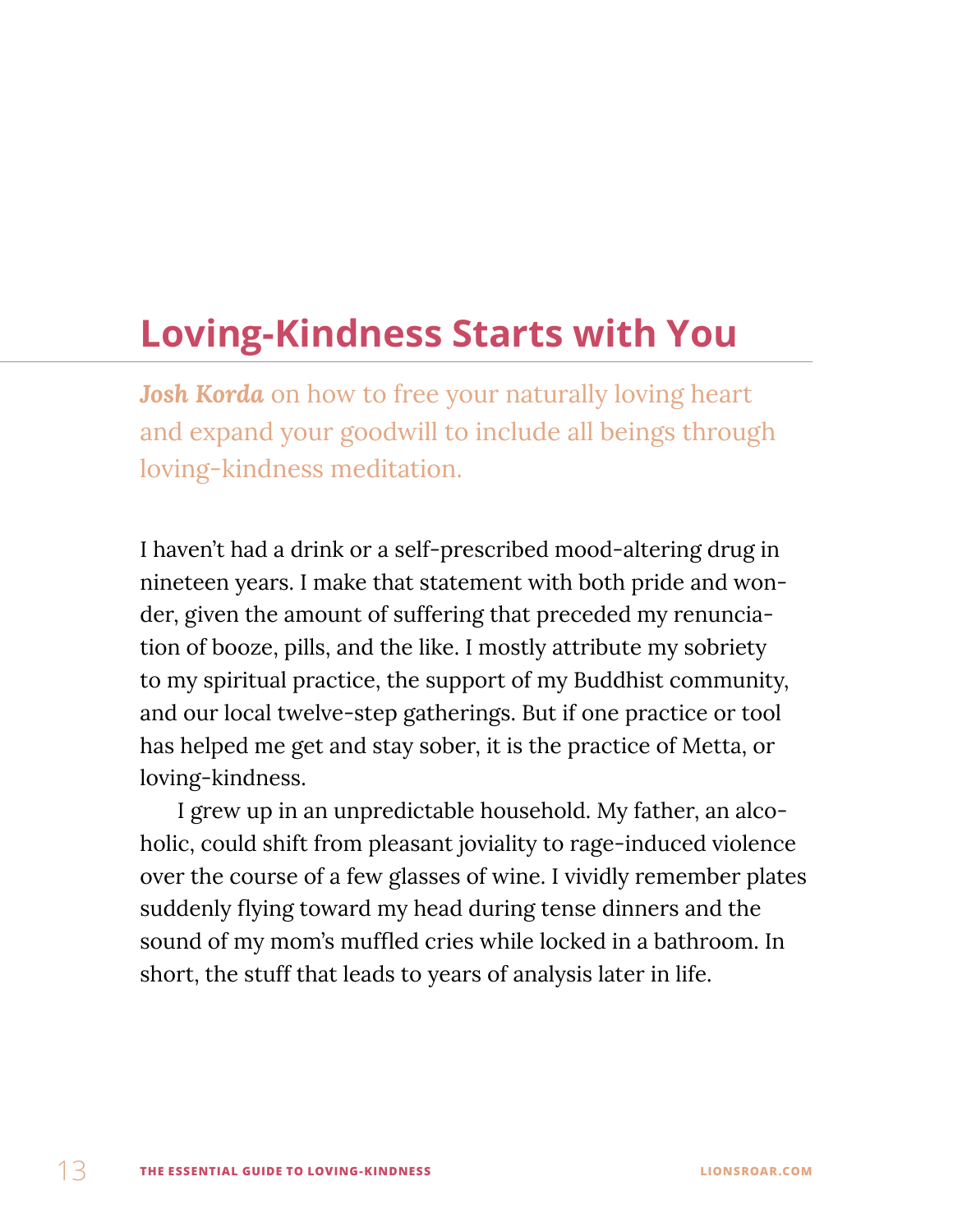By my teens I was hypervigilant of others and self-absorbed, the victim of a self-critical inner tyrant. I felt unworthy of others' love and worked hard to hide emotional states my father couldn't tolerate during his "episodes"—any sign of weakness, frustration, or sadness.

My underlying assumption was simple: if others could see these authentic energies, they wouldn't accept me either. Yet I desperately needed emotional tolerance and interpersonal bonding. My life around others became a self-conscious performance. Suppressing so much resulted in an agitated mind, which set me up for addictive behaviors. Alcohol and drugs, I found, relieved the stress created by my concealment and self-judgment.

The underlying darkness was kept at bay, until my world fell apart and I wound up in my final detox stint, everything and everyone lost as a result of my heedlessness.

My early days of sobriety were buoyed by the Buddhist practice I had developed over the years. But breath concentration and Vipassana practice weren't enough to deal with my deeply embedded feelings of low self-esteem. The self-critical tyrant remained on his throne, barking his angry rebukes and rebuttals, which I continued to believe, despite having a path in which I cultivated virtue and volunteerism. I was deeply despairing and incapable of lasting relationships and deep friendships. And so, when I heard of loving-kindness practice from wonderful teachers like Ajahn Sucitto and Sharon Salzberg, I dove in.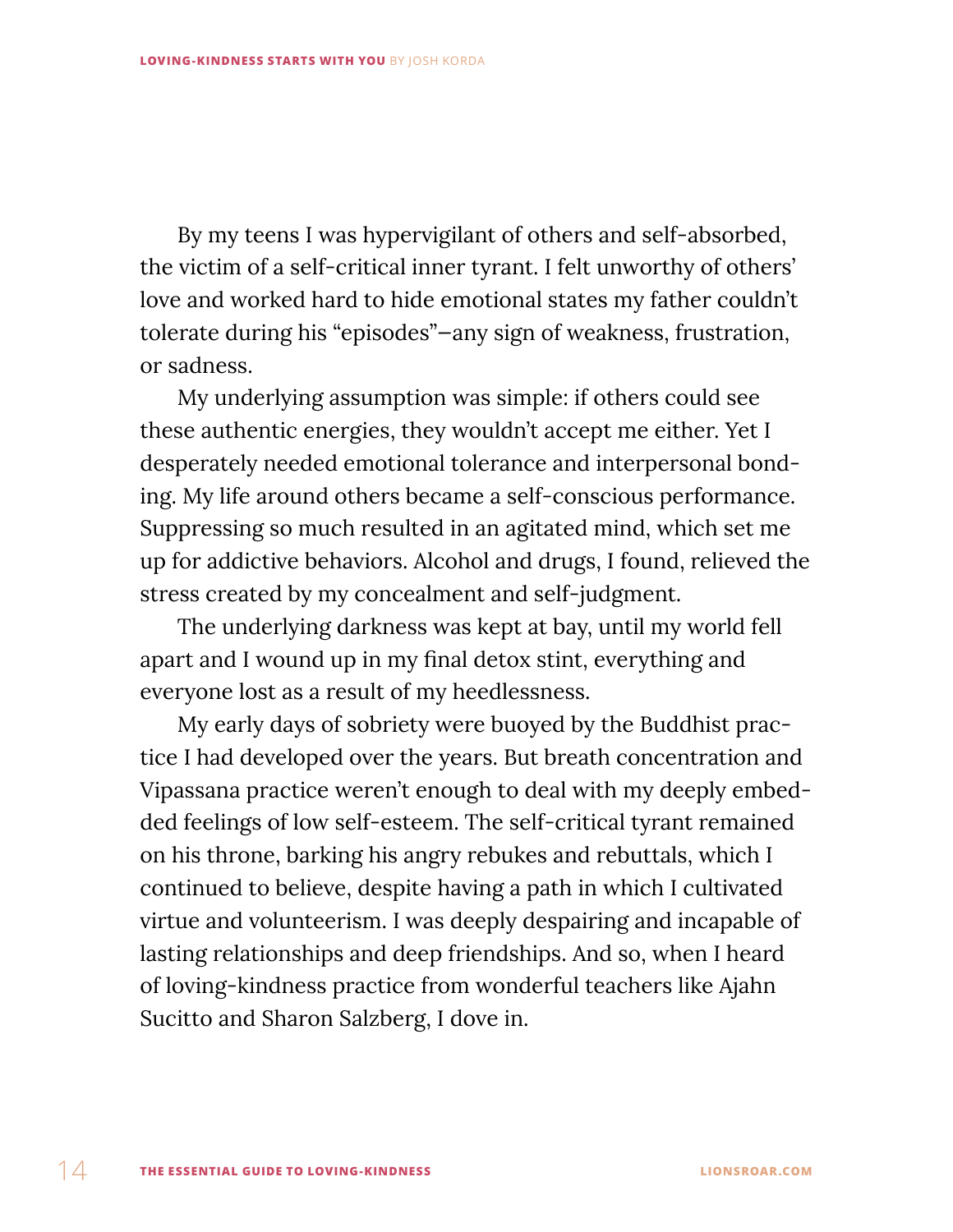Metta is a powerful meditation practice that heals agitated minds with the development of goodwill toward ourselves and others. Of great therapeutic benefit, Metta relieves our stressful thought patterns and can result in immediate improvements in well-being.

#### **How to Do Loving-Kindness Meditation**

Traditionally, we begin loving-kindness practice by taking a comfortable seat. We can quietly shift positions when necessary, as this is not a time to investigate physical discomfort.

Once seated, we start by inwardly directing loving-kindness and goodwill to ourselves: perhaps toward a visual sense of our appearance or toward an area of the body where we experience core emotions, such as the chest or abdomen.

During initial forays into Metta the mind will often rebel; thoughts critical of the meditation's value or stories of our unworthiness are swift to arise. All this means is that we need this practice, for, as the Buddha taught, we each deserve goodwill and if we cannot summon it easily for ourselves, we'll never feel true compassion for other beings.

When I first started my loving-kindness practice, developing thoughts of self-regard was a struggle, to say the least. Finally it occurred to me that I was addressing myself, in my thoughts, in ways I would never address anyone publicly, even those I detested. I made a pact in my practice that I would say the same things to myself that a good friend might say. My first choice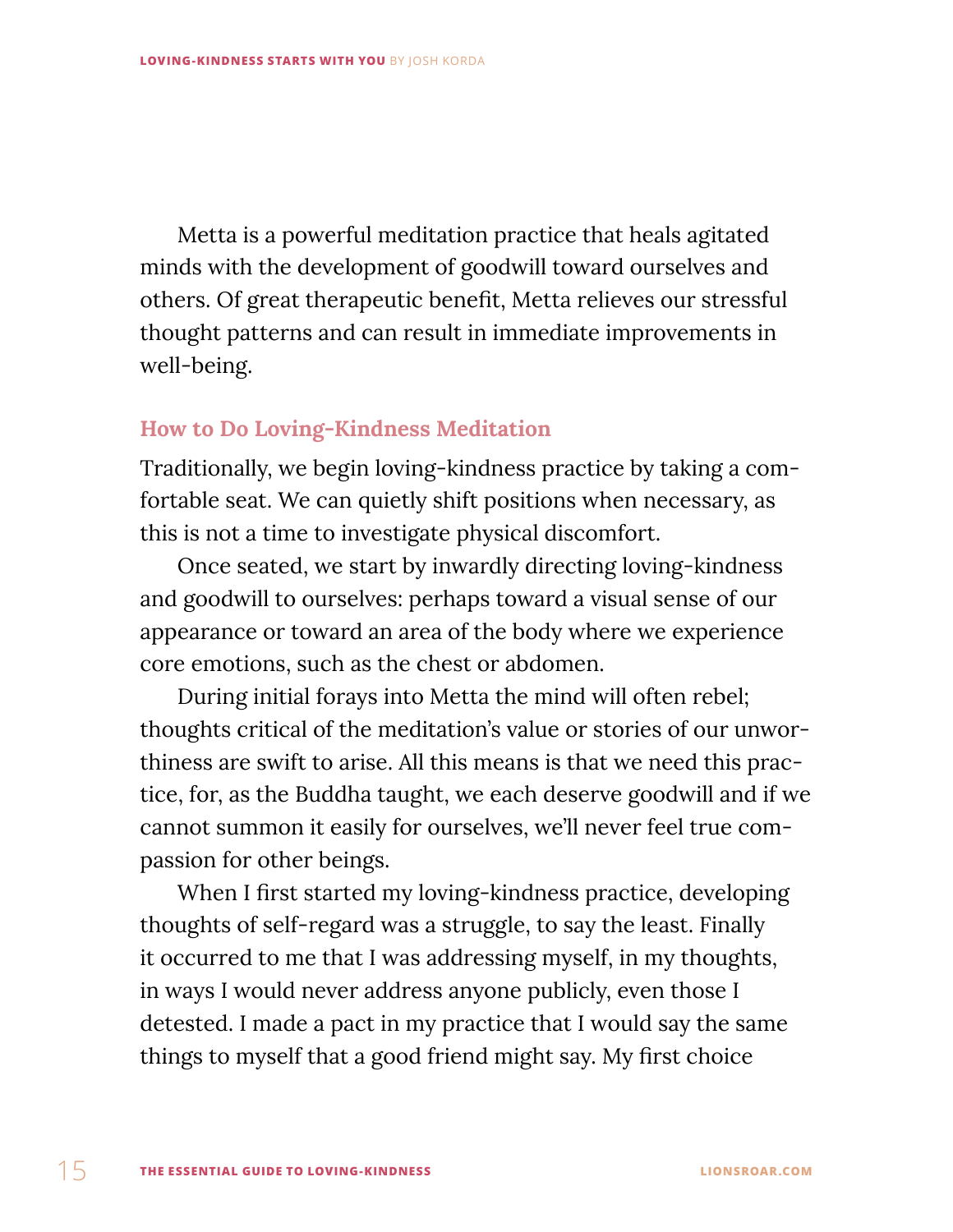of phrasing was begrudging, along the lines of "I suppose you deserve some happiness." It's a sign of the degree to which I've healed that my phrase of choice these days is "I love you, keep going."

Once some self-compassion has arisen, we bring to mind images of friends, mentors, or others we hold in high regard. This stage of Metta is generally uncomplicated, requiring little effort, as the admiration we feel for these people naturally results in goodwill.

Next, though, we direct goodwill in more challenging directions. We start with people we are indifferent toward, about whom we have neither positive nor negative feelings. This stage requires more effort, as the human mind is quite facile at developing opinions about people. Choosing a neutral person—for example, someone we see regularly during a commute or in a store we frequent—may require memory jogging.

Finally, we move to the most challenging stage of Metta practice: radiating goodwill toward those we've reviled or struggled with. (Dick Cheney and the Doobie Brothers almost instantly come to mind, but maybe that's just me.) This part of the practice is as essential as developing self-compassion, since holding resentment is a primary source of agitation and suffering. The limits of our goodwill form the ultimate boundaries of our peace of mind, for we cannot achieve peace while aversion is present.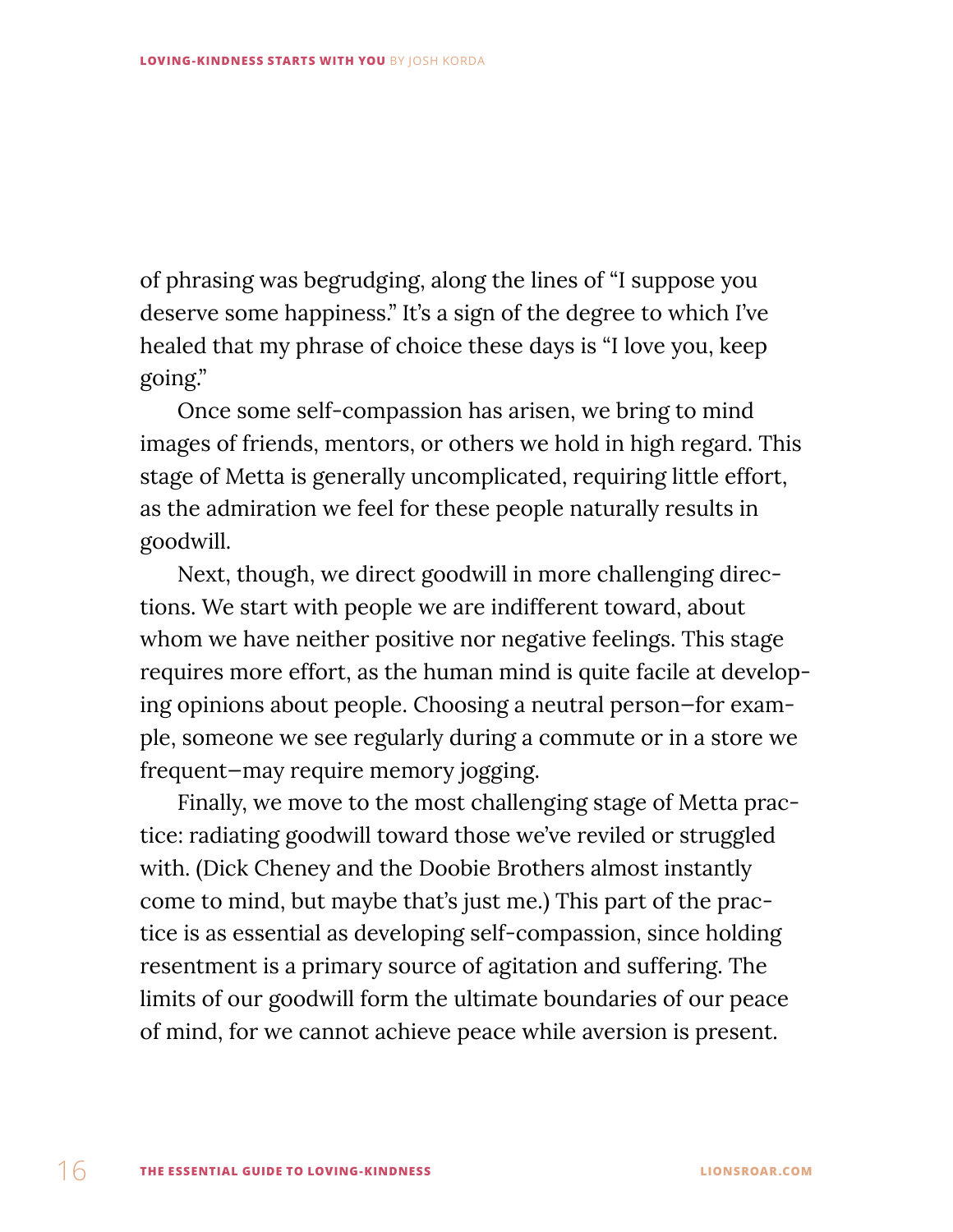The goal of Metta practice is to free our natural feelings of benevolence from their limited confines. Loving-kindness and goodwill conditioned by agendas or expectations are not deeply beneficial. In Metta, we work to develop feelings of ease and love as boundless as the oceans that nourish and sustain our world.

Josh Korda has been the teacher at New York Dharma Punx since 2005. He has also taught at New York Zen Center for Contemplative Care and New York Insight Meditation Center.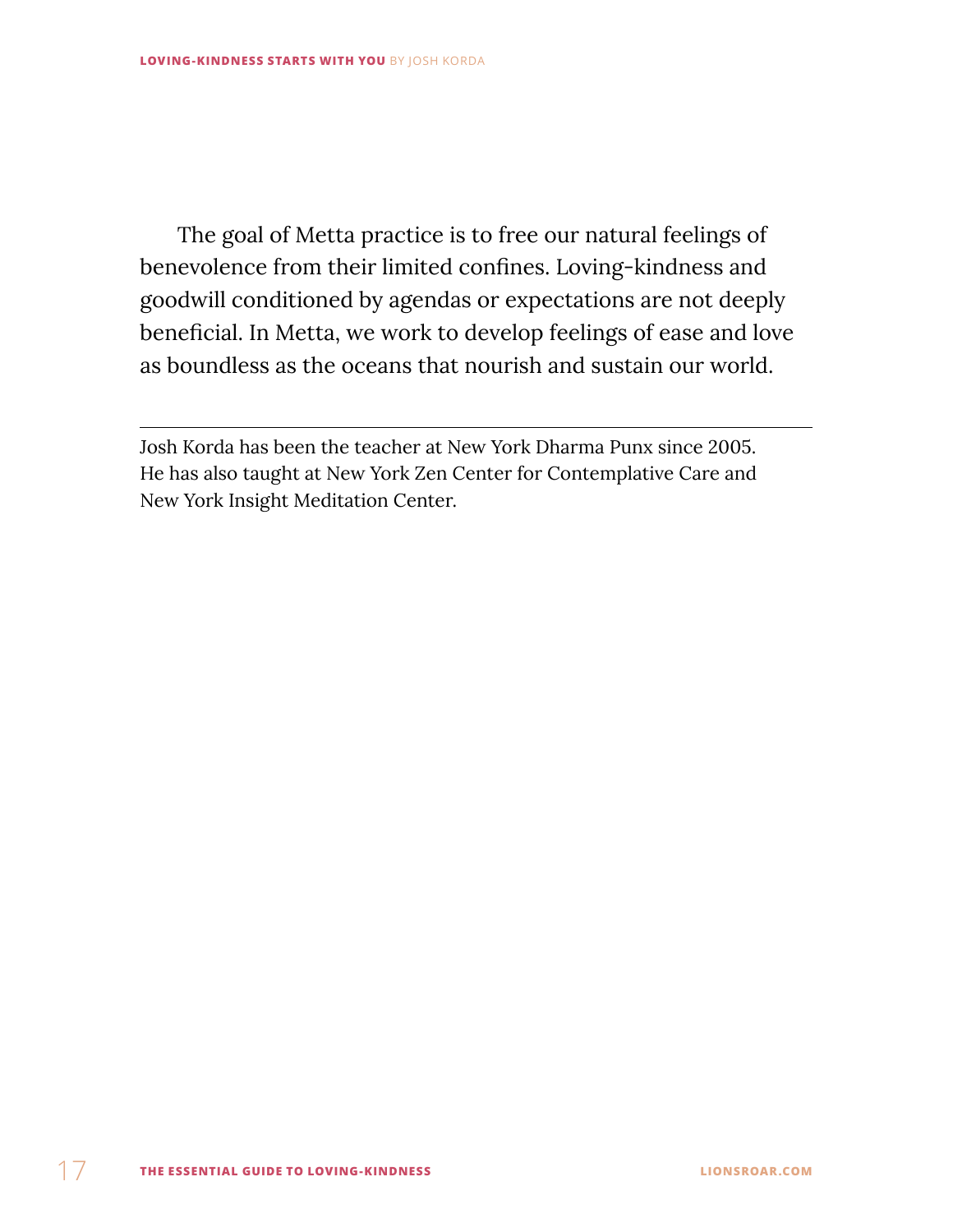## **Sharon Salzberg's** *Aha!* **Moment**

Recalling the early days of Barre, Massachusetts' Insight Meditation Society—of which she was a co-founder—the meditation teacher shares the moment that metta hit home. As told to *Lindsay Kyte*.

It was a time of excitement—and debate. Even the word "metta," which adorns the entrance at IMS, was a source of controversy. Some people thought they should use an English word, like loving-kindness. "In the end, it just stayed," says Salzberg, and today metta is a recognized term in the Western spiritual vocabulary.

There was no programming scheduled for the first month of IMS's existence, so Salzberg decided to immerse herself in metta practice, something she had only done before as a ceremonial ending to retreats.

"I did it for an entire week and just kept repeating these phrases, and I felt absolutely nothing," she says. "Then one day, I dropped this big glass jar and it shattered and stuff went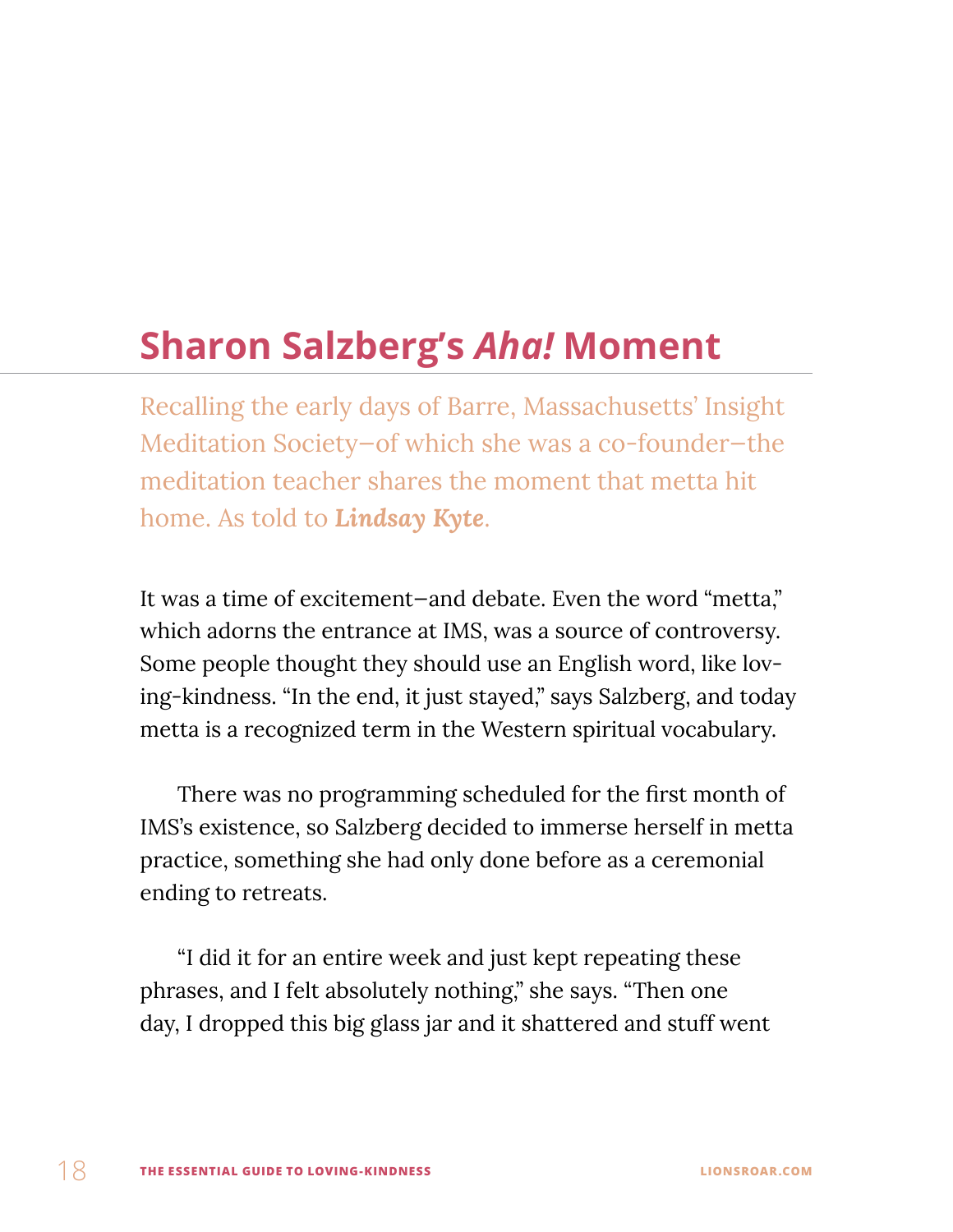everywhere. I noticed that the first thought that came up in my mind was, 'You are really a klutz. But I love you.' I thought, 'Look at that!' Something was happening."

Salzberg says this is a lesson she's witnessed over and over again: "People expect a rush of feeling, like a breakthrough—'I finally loved myself," or 'I finally forgave that jerk.' First of all, I don't think things are final, and, more often, it's a gradual but very, very deep process. Very profound changes happen within you, but they are much subtler."

Metta and mindfulness became the main focuses of Salzberg's teaching and practice. "I thought of metta as unconditional love. I had learned the word 'loving-kindness' as the standard translation of metta, but when I'm teaching now I usually say 'connection'—a profound sense of connection. It's knowing somebody counts, that everybody wants to be happy, and that our lives have something to do with one another."

Lindsay Kyte works as a freelance journalist, playwright, and performer.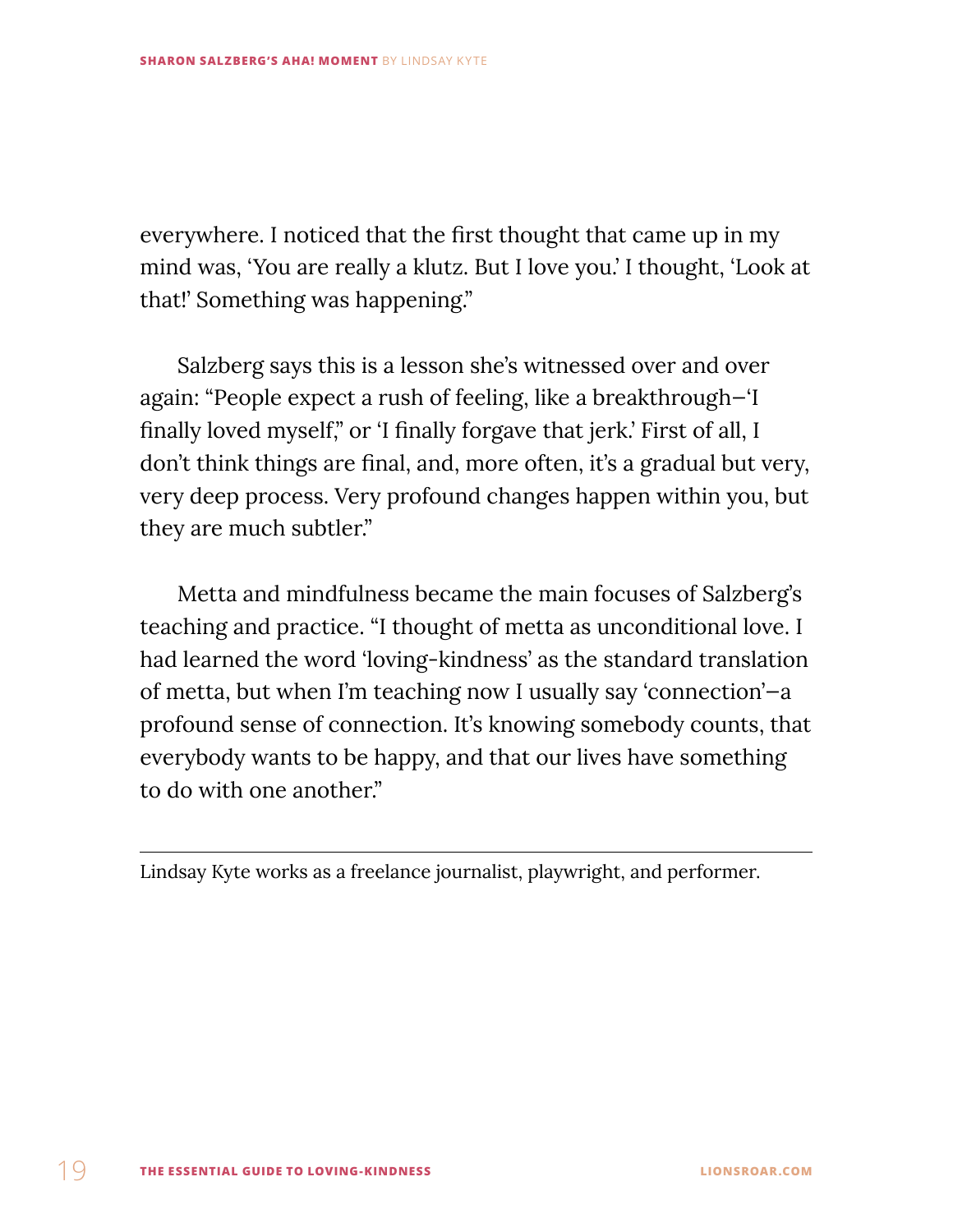## **How to Practice Metta for a Troubled Time**

*Mushim Patricia Ikeda* teaches us how to generate loving-kindness and good will as an antidote to hatred and fear.

Metta meditation is not a magical spell you can cast on the population of the U.S. in order to produce a state of utopian bliss. It is not a cure-all for oppression and the unequal distribution of power and privilege.

Metta meditation doesn't work like that. It's about being determined, courageous, and patient in purifying your own heart and mind.

Metta is a meditation practice that involves concentrating and reciting, either silently or out loud, phrases of good wishes toward yourself and others. *Metta* is usually translated as "loving-kindness," but I prefer Thanissaro Bhikkhu's translation of metta as "good will."

What this form of meditation is designed to do-and for many people does very successfully—is to purify us of hatred and ill will. Good will is the antidote to ill will. Good will, or loving-kindness, is the antidote to ill will, hatred, and enmity.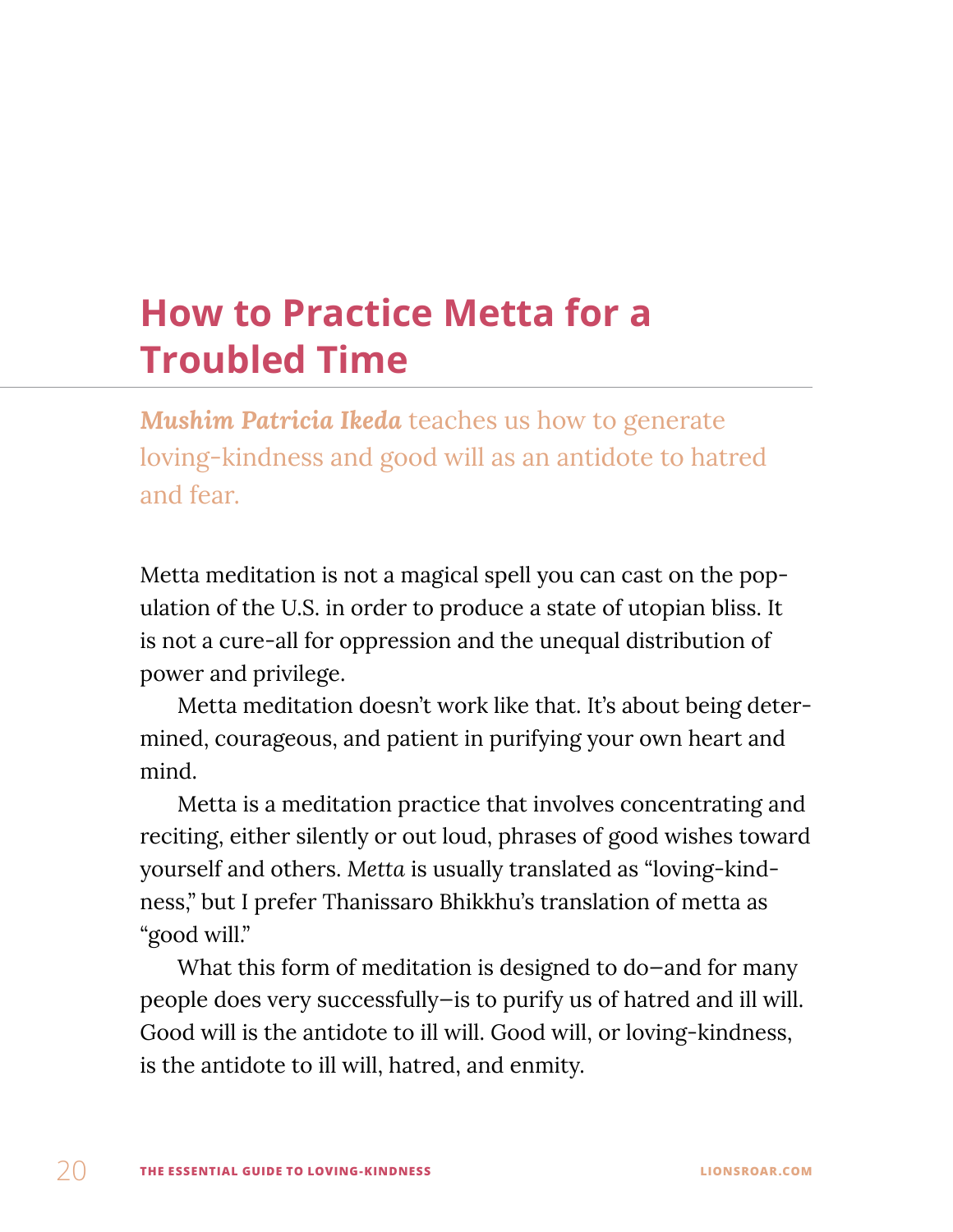Dr. Martin Luther King, Jr., talked about the need for "aggressive nonviolence." There are times and situations in which we have to show up and throw down, and this may be such a time. Whether I do that from a mind of toxic hatred, or from a mind that recognizes that every human being has at some point been my mother, my parent, or guardian, depends on how well I practice metta.

When you practice good will, you remove fear and negative reactivity from your mind. For me, this is what is most important about many people practicing metta, together or individually, whenever it is necessary to reduce the conflict and hatred that emerge so quickly from fear and spread in a viral fashion.

When you practice metta, you kind of work up a ladder. You go from people like family and friends, people it's easy for you to feel good will toward, to those you don't know. Then, ascending as you are able to—not forcing anything—you extend wishes for safety, happiness, and peace to those you dislike and those you consider your enemies. Finally, at the ultimate level, you extend your good will to all living beings in the universe.

It's a pretty tall order—although possible for some people—to feel loving and kind toward those who are perpetrators of violence and oppression. Even to feel good will toward them might be difficult. So we can frame this meditation as the cultivation of nonhatred and nonfear in order to become stronger, more stable, and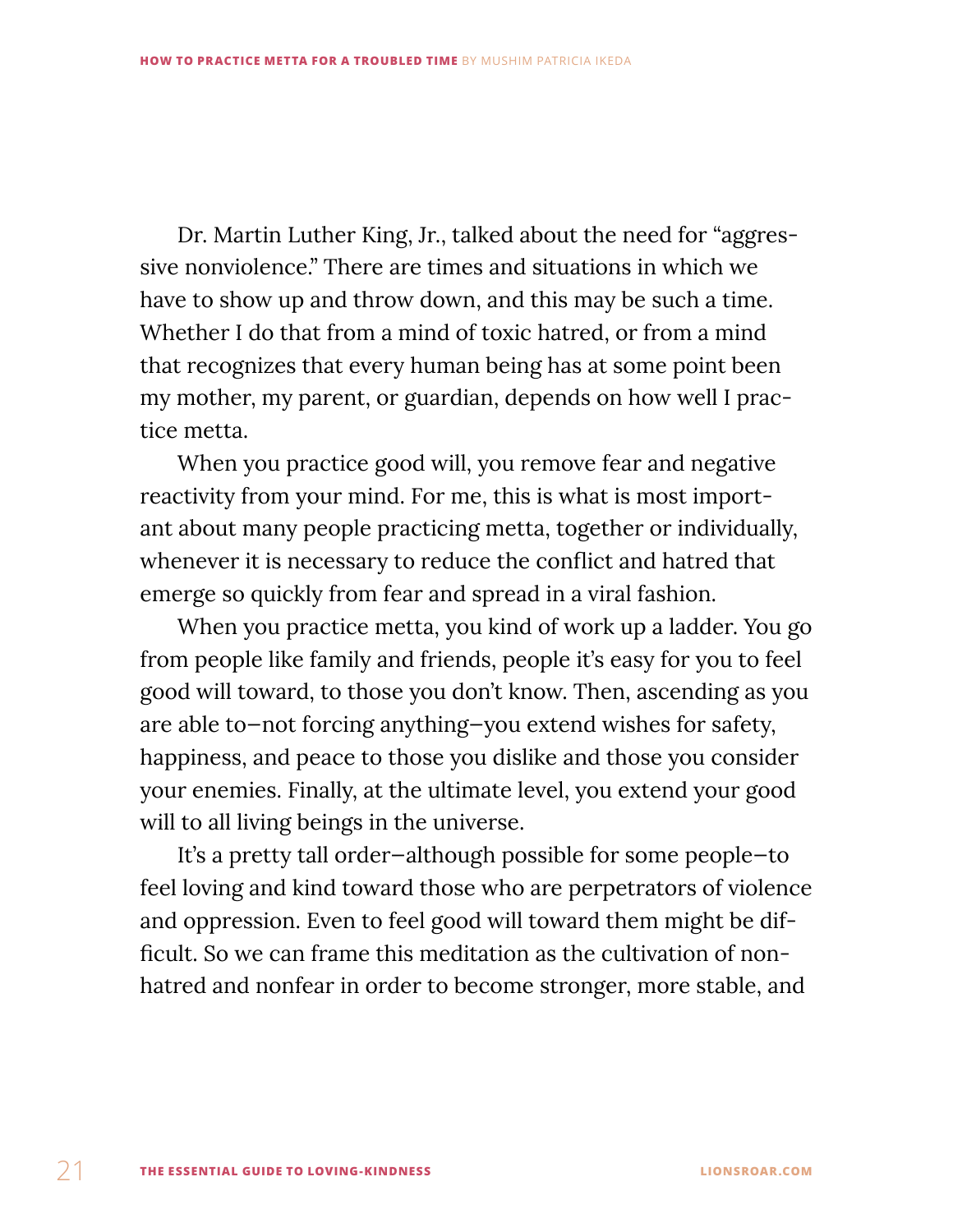more centered. Then we can move forward in a positive fashion to battle oppression and create some improvement for our communities and the United States overall.

Metta meditation can be done in a brief flash of good wishes or it can be practiced continuously over many days. First, find a place to sit or lie down quietly and comfortably. Make sure that you're in a place of reasonable safety. You can close your eyes or keep them open a little. You might take a few deep breaths to begin, calming and steadying yourself to the best of your ability. You might want to gently and lightly place a hand on your heart or your cheek or another part of your body in any way that promotes a feeling of inner safety and that helps to connect you to your courage and compassion. Then you can begin the practice.

#### **Good Will Toward Yourself**

Using these words or others—because you can adapt this however you like—you begin with these wishes of good will to yourself: "May I be safe and protected from physical and mental harm. May I be strong and healthy and enjoy well-being. May I be peaceful and truly happy. May I live my life with more joy and ease."

#### **Toward Friends**

Now extend those good wishes to those whom you like, your family, mentors, good friends, and others: "May you be safe and protected from physical and mental harm. May you be strong and healthy. May you be peaceful and happy. May you live with joy and ease."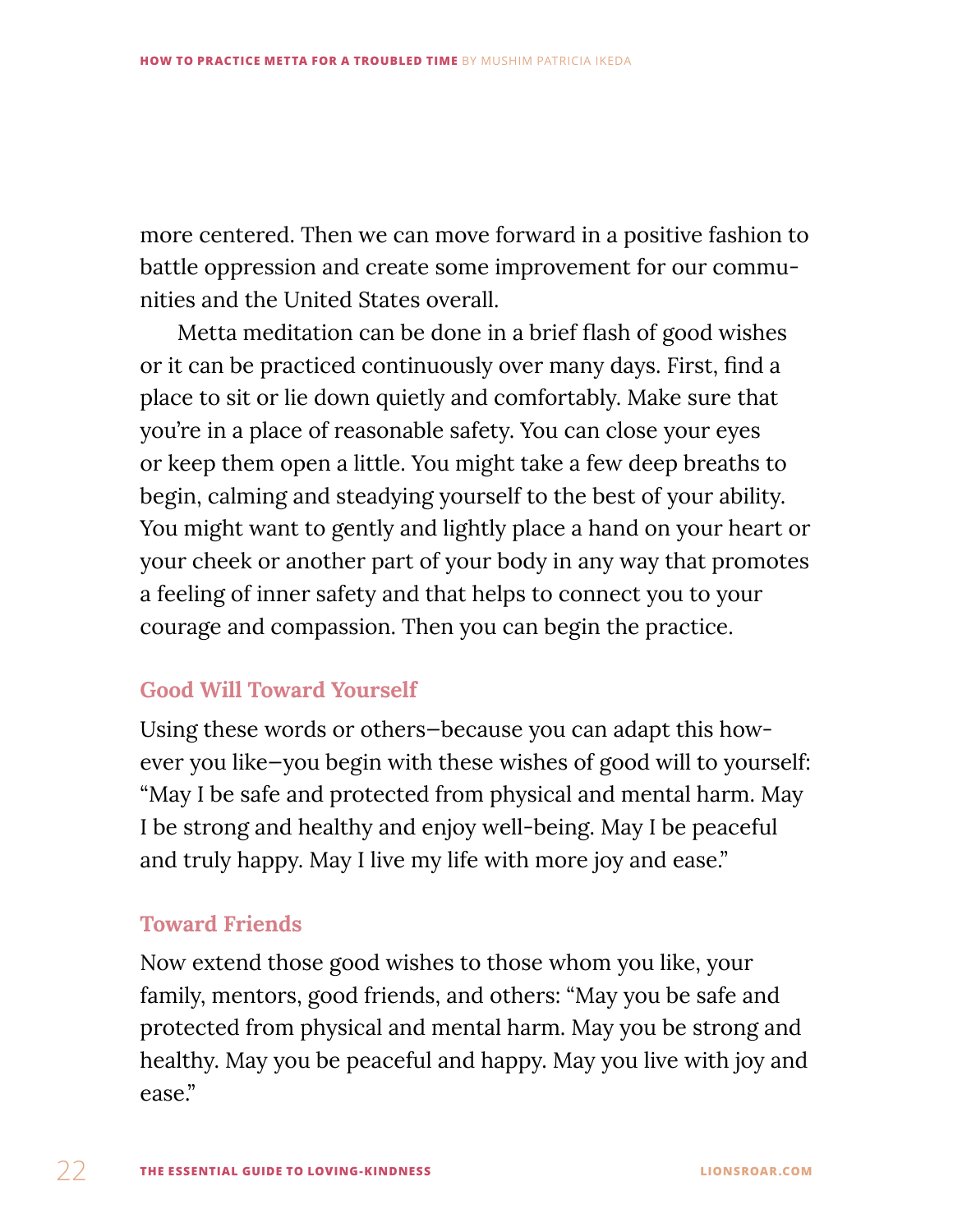#### **Toward Neutral Beings**

Now we extend our good will toward neutral beings—people and other living beings we neither like nor dislike. It's always useful to check in: do you actually have neutral beings in your life? I don't. My mind will quickly divide, even very slightly, between those I like and those I don't like. That is something worth noting if it's true for you.

Then you can recite something like: "Though you are a neutral being to me—meaning I do not engage with you that much—I know you are like me in that you have joys, sorrows, and pain in your life. Therefore, I wish you well. May you live your life with more joy and ease."

#### **Toward Enemies**

Thich Nhat Hanh said, "While it is easy to love the lovable, it may be the unlovable who need our love more." So the next stage is to express your good will, to the extent you can, toward someone who has caused you some slight injury. Then, to the extent possible, you can extend these good wishes toward people who have caused you more pain, and to institutions and organizations that have caused you, your family, or your community pain and suffering. Let this develop naturally; relax and invite yourself to experiment with it.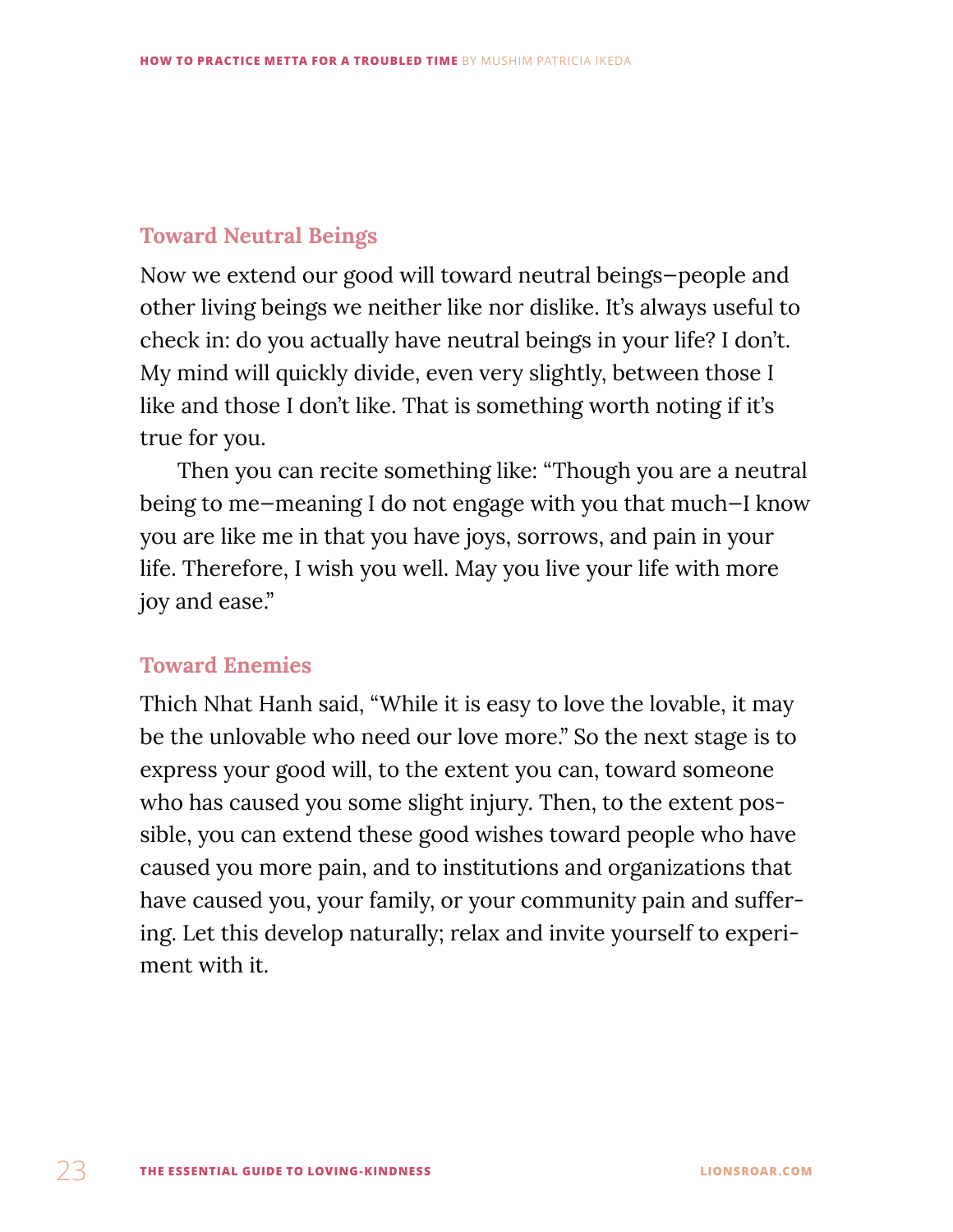#### **Toward All Beings**

Finally, you extend metta to all living beings in the universe. You might visualize yourself as a kind of lighthouse, with good will and loving-kindness streaming out from your heart and body in every direction, including up and down. We want to be 360 degrees of metta. "May all beings be safe and protected from harm. May each and every being without exception be strong and healthy. May all living beings be peaceful and know true happiness. May each and every living being without exception live their lives with more joy and ease. And together may we complete the great journey of awakening."

Mushim Ikeda is a social activist and teacher at East Bay Meditation Center in Oakland, California. She also works as a diversity and inclusion consultant.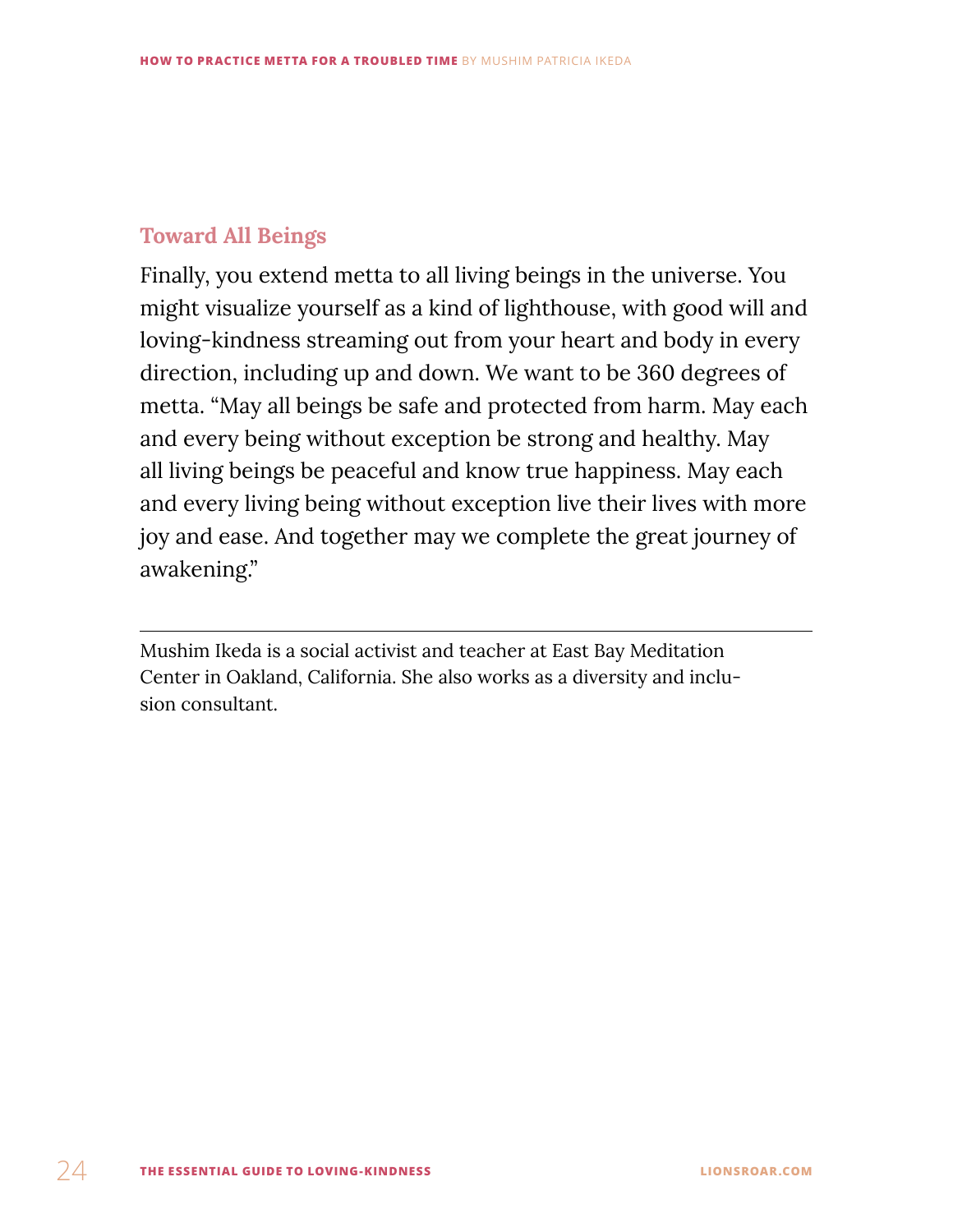## **Meet Bad Habits with Loving-Kindness**

*Sylvia Boorstein* unpacks the foundational Buddhist teaching "Recognize unwholesome states in the mind and replace them with wholesome states."

Here's my spiritual practice these days: moment-to-moment I try to be mindful of the arising of ill will in my mind and try to meet it with a clear, compassionate response. This reflects the Buddha's basic instruction on how to work with our negative patterns: "Recognizing unwholesome states in the mind and replacing them with wholesome states."

Wholesome states, such as generosity, gratitude, and patience, are soothing and gladdening to the mind. They support clear understanding and wise choices. Unwholesome states, such as lust, anger, and revenge, are doubly painful: they are painful feelings in themselves and they confuse the mind so we choose maladaptive responses to situations that only make things worse. That's why they are called "hindrances" in classical Buddhism. They hinder clear thinking.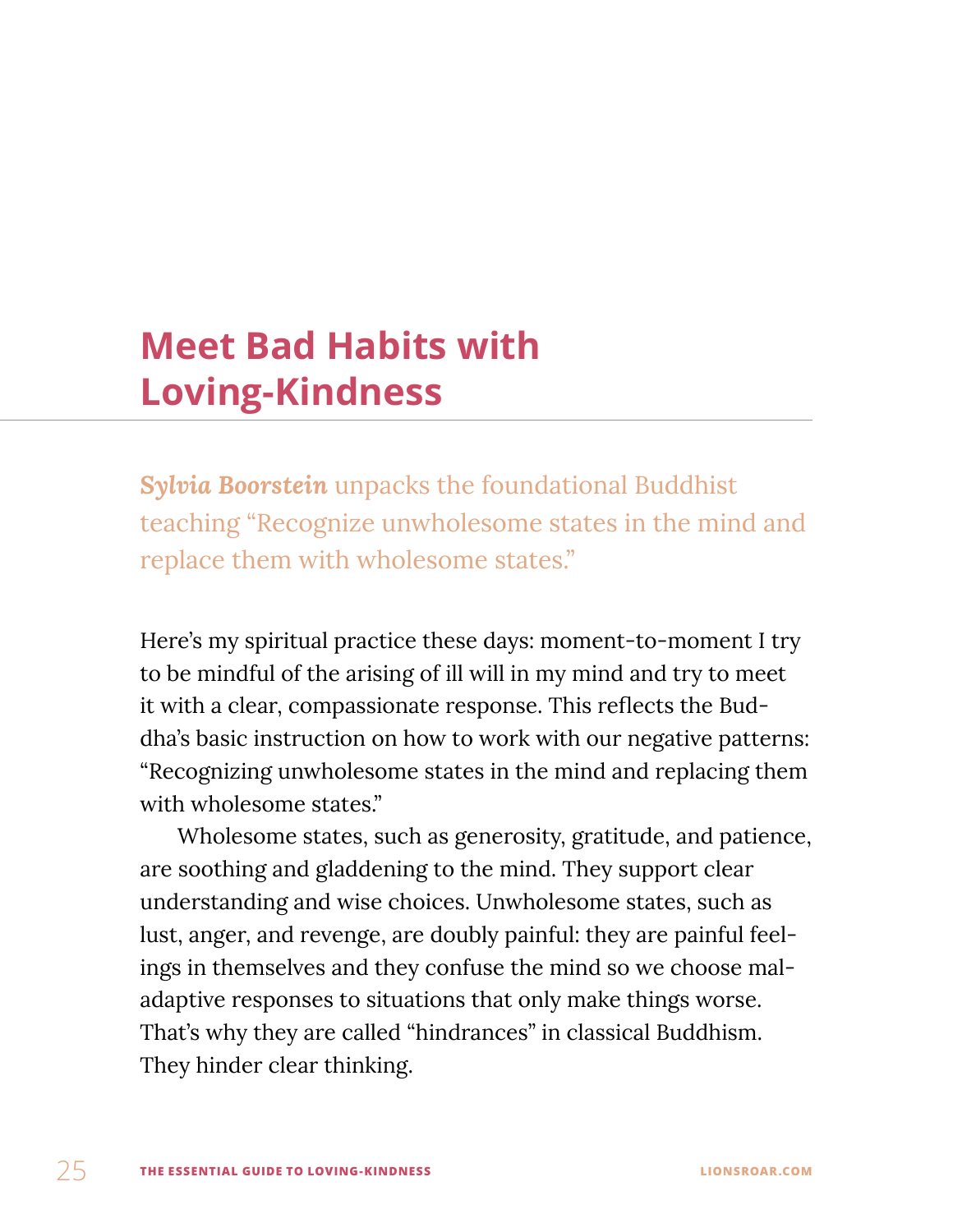Entirely avoiding afflictive states (another term for hindrances) isn't possible. Annoying things happen. The mind starts "growling" in response. Disappointment happens. The mind loses its buoyancy as hope disappears from it.

Frightening things happen to us. A nervous system built for survival leaps into action to counteract the danger. Calm goodwill may not help us in situations of actual danger, but it does help us move gracefully through the less dire tribulations of the mind—the Wows! and Phooeys! of daily life. Goodwill provides the ballast that supports clear understanding, moment-by-moment, of what is happening to us and what the most skillful response to it is.

"May all beings be peaceful and happy and come to the end of suffering" was the phrase I heard Maha Ghosananda, the senior Buddhist prelate of Cambodia, repeating to himself under his breath, all the while participating in a forum we both were part of.

#### **Meditation: A Song of Metta**

In my version of the *metta* (loving-kindness) prayer, I silently sing a song to myself, to the tune of "Happy Birthday," when an affliction begins to arise. You too can sing it and give yourself the loving-kindness you need.

*May I feel protected and safe May I feel contented and pleased May my body be strong And may I live with ease*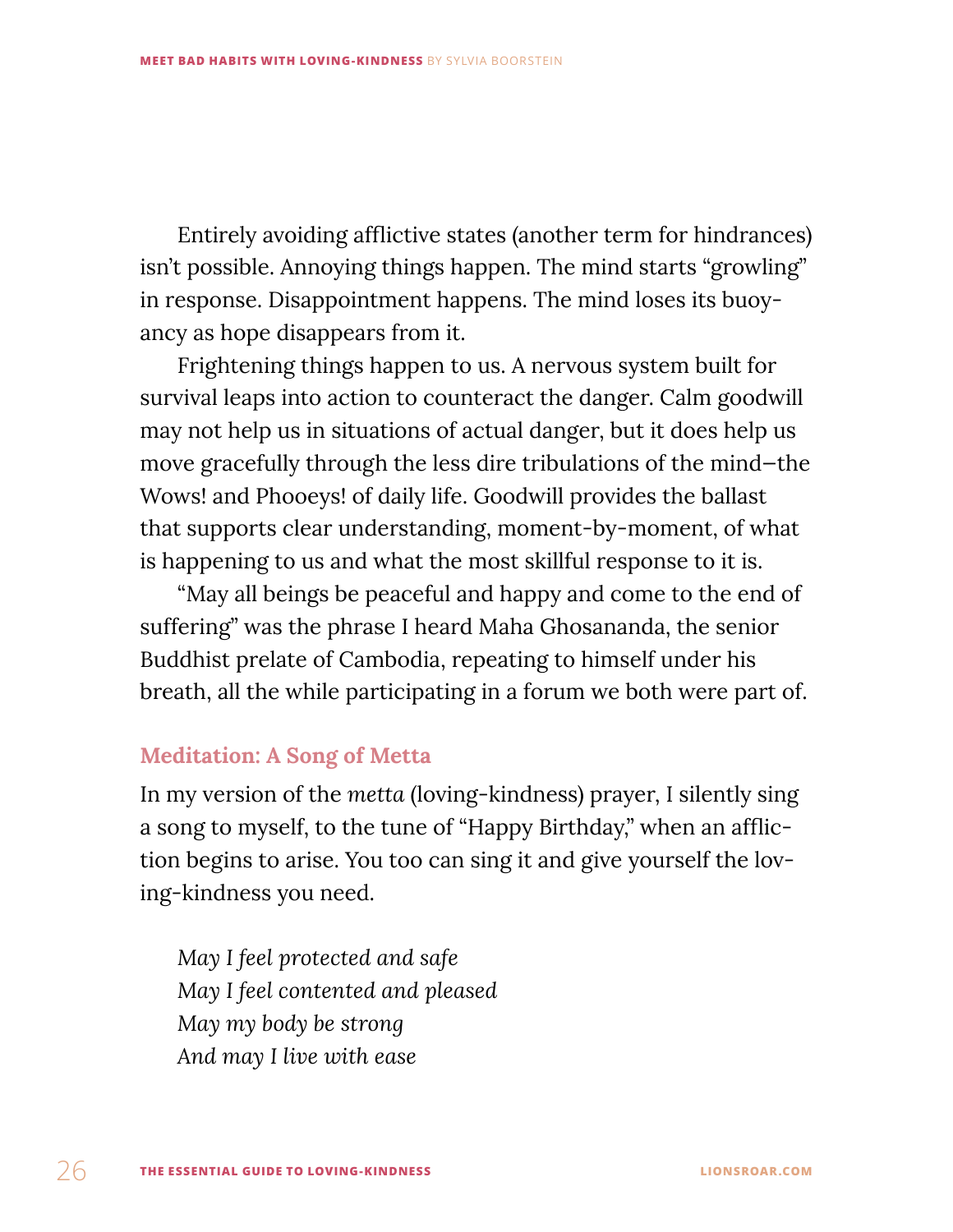I've recently added two new verses that I find are necessary when an afflictive emotion has arisen strongly enough to be spawning an out-of-control mind-storm of confusion and ill will:

*I am polluting my mind It is turning into shit I am mortgaging my happiness So I am vowing to quit I am concentrating on what is good I am mindful of who is kind I am amplifying my blessing So I am purifying my mind May I feel protected and safe May I feel contented and pleased May my body be strong And may I live with ease*

The tune is apt! Every mind-moment that arises free of afflictive emotions is a felicitous rebirth. Happy birthday to you!

Sylvia Boorstein is a psychologist and leading teacher of Insight Meditation. Her many bestselling books include *Pay Attention, for Goodness' Sake* and *Happiness Is An Inside Job*.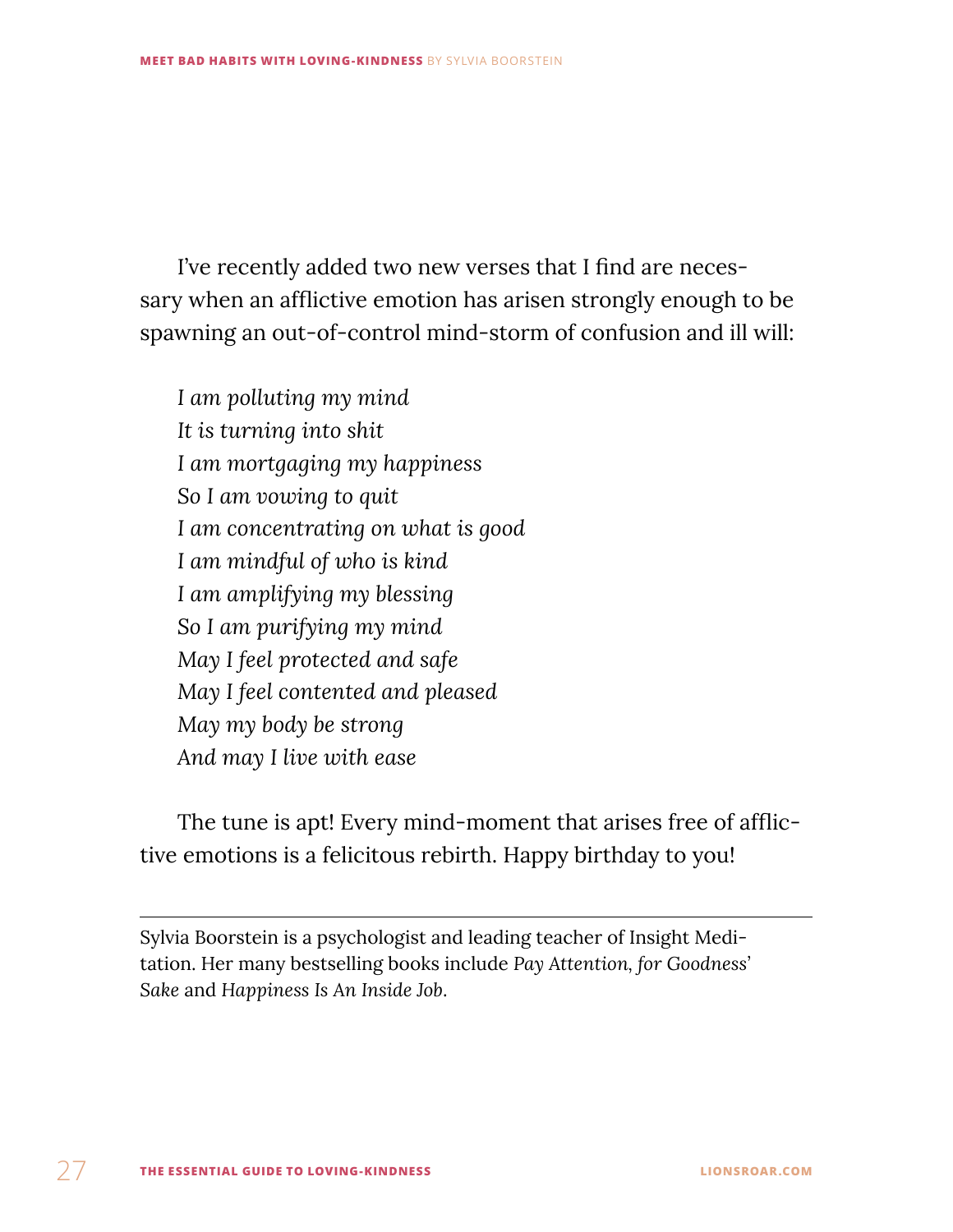## **Loving-Kindness: Healing Your Inner Child**

*Peggy Rowe Ward* and *Larry Ward* on how to give yourself the love and compassion you deserve. And send some of that love to the wounded child inside you. They need it.

Thich Nhat Hanh, our teacher, described love as an extremely powerful energy that has the capacity to transform ourselves and others. But many of us find it difficult to direct love toward ourselves. We quickly become aware of negative feelings like shame, guilt, and self-criticism that make it hard to love and care for ourselves. Unfortunately, this is all too common.

Luckily for us, the seeds of love, compassion, joy, and equanimity are in our store consciousness, ready and waiting to grow. We can study and practice in such a way that we shrink the seeds of self-aversion, self-criticism, shame, and guilt inside us and grow our hearts as wide as the world. When we are able to practice self-love consistently, returning over and over to maintain a soft heart in the face of our own suffering, eventually we're able to let go of our negative thought patterns and find ourselves transformed.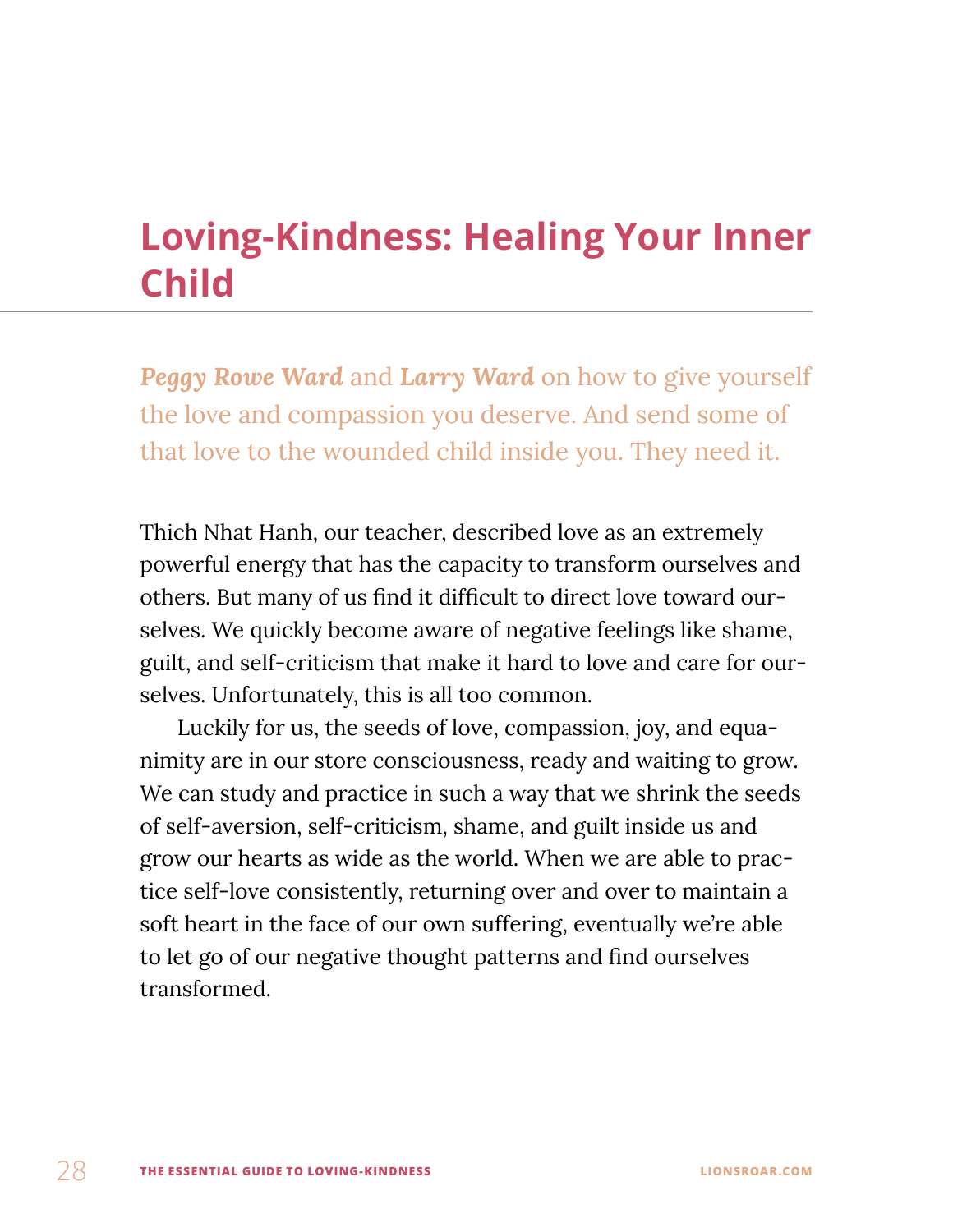Thich Nhat Hanh talked about healing the inner child within each of us as a key way to give ourselves the love and compassion we need. For children to feel a sense of belonging, they need to feel understood and loved. They need the feeling of connectedness that comes when they are seen and held in love. But if our parents, teachers, or society didn't listen to or respond to our fears, or sent messages that we were not good enough, we may continue these behaviors with ourselves as adults. We may disconnect from and bury parts of our inner life because they are too painful to face.

The inner child may hold memories of abuse, neglect, and other traumas we endured during childhood. Adverse childhood experiences (ACEs) are traumatic events in a child's life that can have lasting negative effects on our health and well-being.

ACEs may include the following: psychological, emotional, physical, or sexual abuse; violence against their mother; neglect; bullying; or living with household members who were substance abusers, mentally ill, suicidal, criminal, or imprisoned. Such maltreatment causes chronic stress that can disrupt early brain development and the development of the nervous and immune systems. Over time, ACEs can lead to post-traumatic stress, migraines, chronic muscle tension, fatigue, and chronic illnesses such as autoimmune diseases and skin conditions.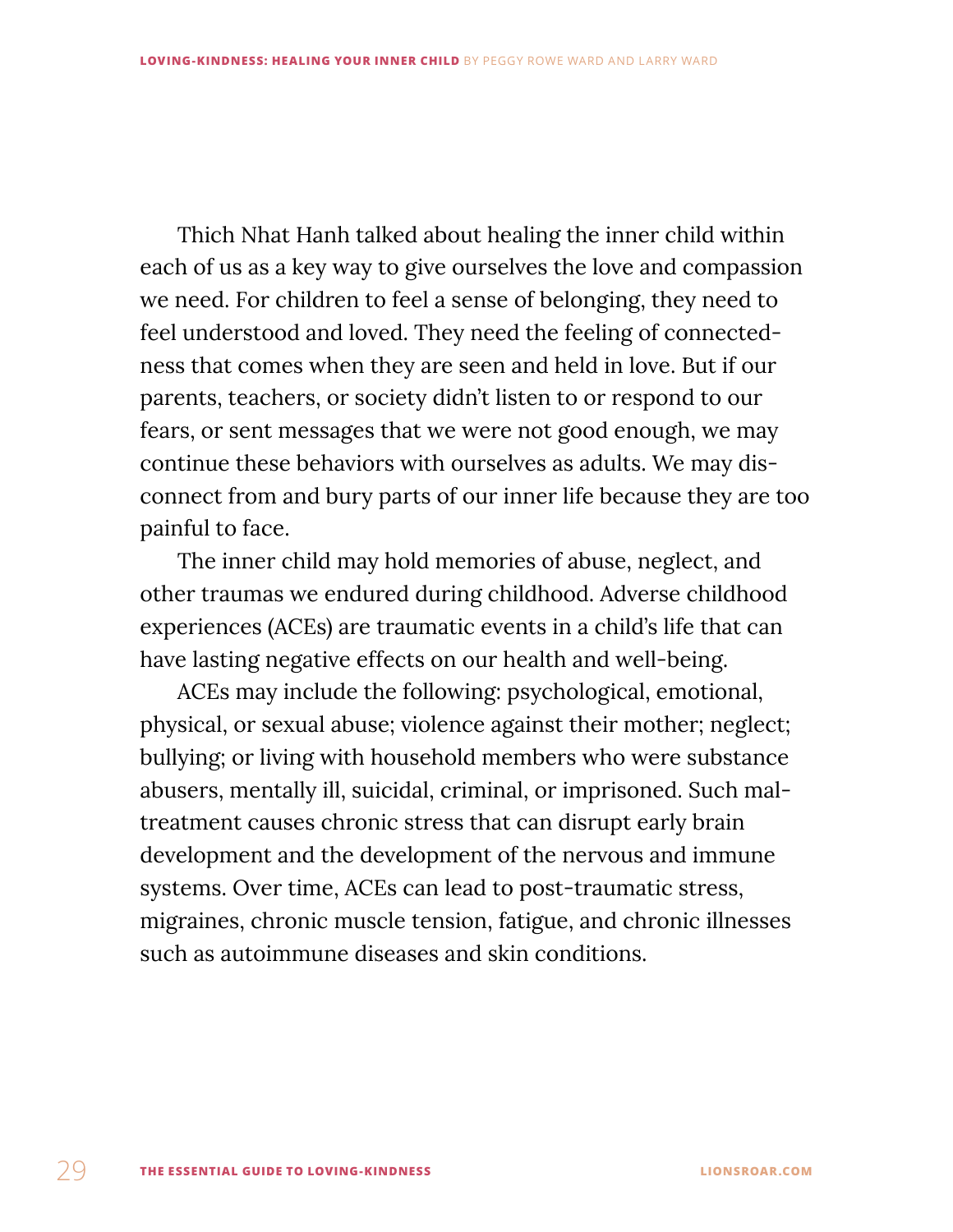These childhood traumas can impact our capacity for self-love as a result of stress trapped in the body. This is one of the reasons that the following meditation begins by strengthening our heart and mind with the somatic sensations of love and peace.

However, it is important to remember that the inner child is not a separate, unchangeable self. It is not a permanent essence or state of being, but rather deep patterns resulting from many causes, conditions, and perceptions that are both individual and collective. While these patterns may arise in any moment, it is our good fortune that there is a natural neuroplasticity of our brain and mind. This plasticity allows for deep healing and transformation illuminating the divine child hidden in the suffering of adversity.

Healing that inner child within us is the first and most important expression of love and kindness toward ourselves. Here are several ways we can practice love for ourselves, heal the wounds within us, and expand our capacity to love other people, because to fully love others we must first love ourselves.

#### **Send Love to Your Five-Year-Old Self**

When we experience our own suffering, the first invitation is to name this experience. In Thich Nhat Hanh's words, "We call it by its true name."

Whatever arises, you can name it and send it the energy of loving-kindness. You can say, "I am experiencing the energy of shame and self-criticism. I put my arms of love around these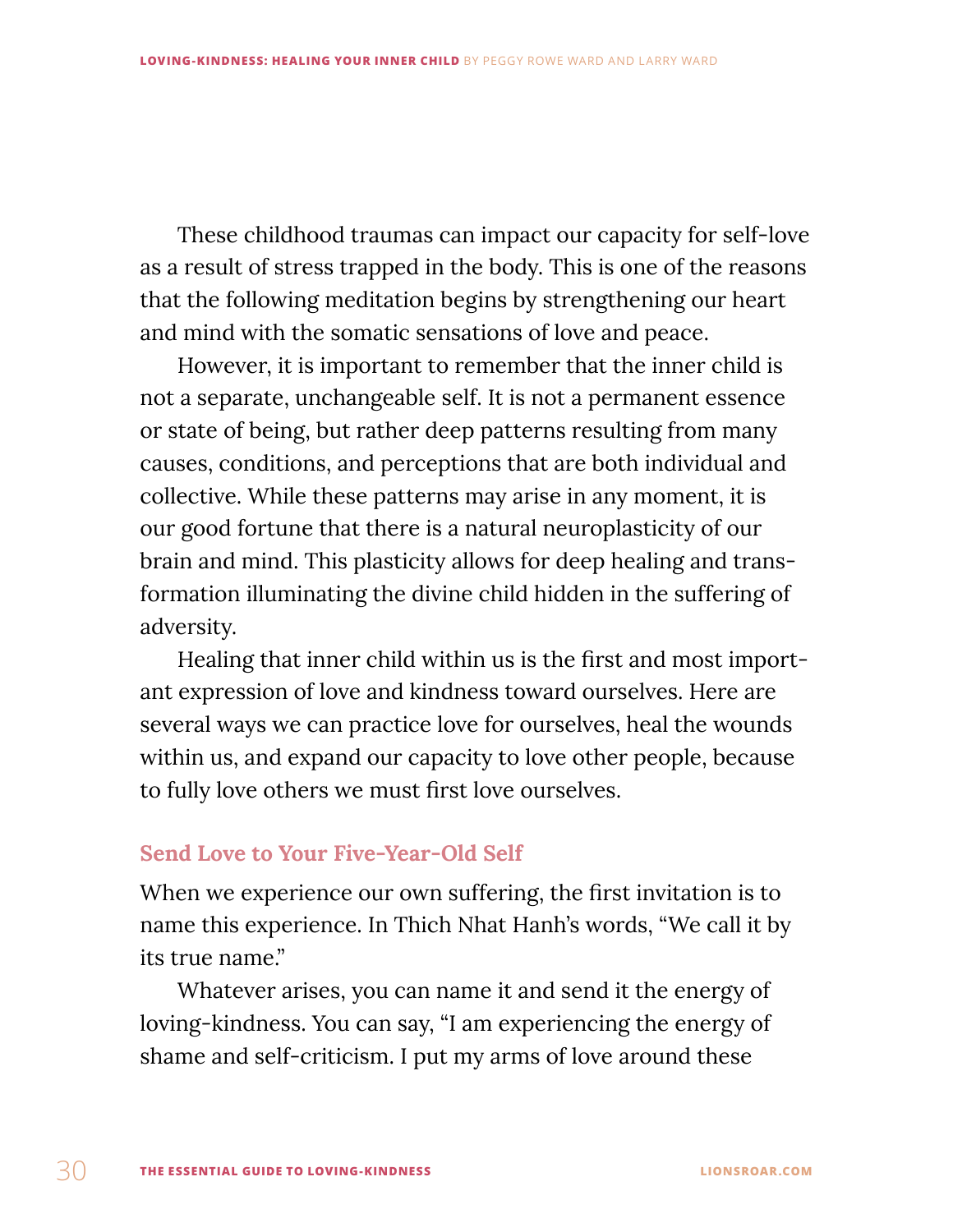feelings." Although you are not trying to fix or change anything, the practice of holding your suffering in arms of love will help it to shrink and your self-love to grow.

Perhaps you have an experience of being held this way. A few days after Peggy's first husband, Steve, passed away, a close friend came to the house. Peggy remembers: "I was sitting on the couch. He put his arm solidly and yet loosely around me and held me for at least half an hour. He didn't fidget, speak, or move. He didn't squeeze or pat. He just sat with me. He met me where I was. I cried for many minutes and then experienced a great peace. He didn't want anything from me. He was just there to be with me in my suffering."

This is the kind of love in which we hold the suffering child within us.

Sometimes, though, you may experience that the suffering child is afraid to appear. Sometimes it seems this child is in a lost place. Sometimes the child does not trust you. This is to be expected. You will have to move slowly. You have observed that with children and animals, you shouldn't approach them too quickly. The best method is to let them come to you in their own time.

There are several practices from Thich Nhat Hanh's tradition that have helped each of us build a loving and trusting relationship with the suffering child within us. One practice is to have a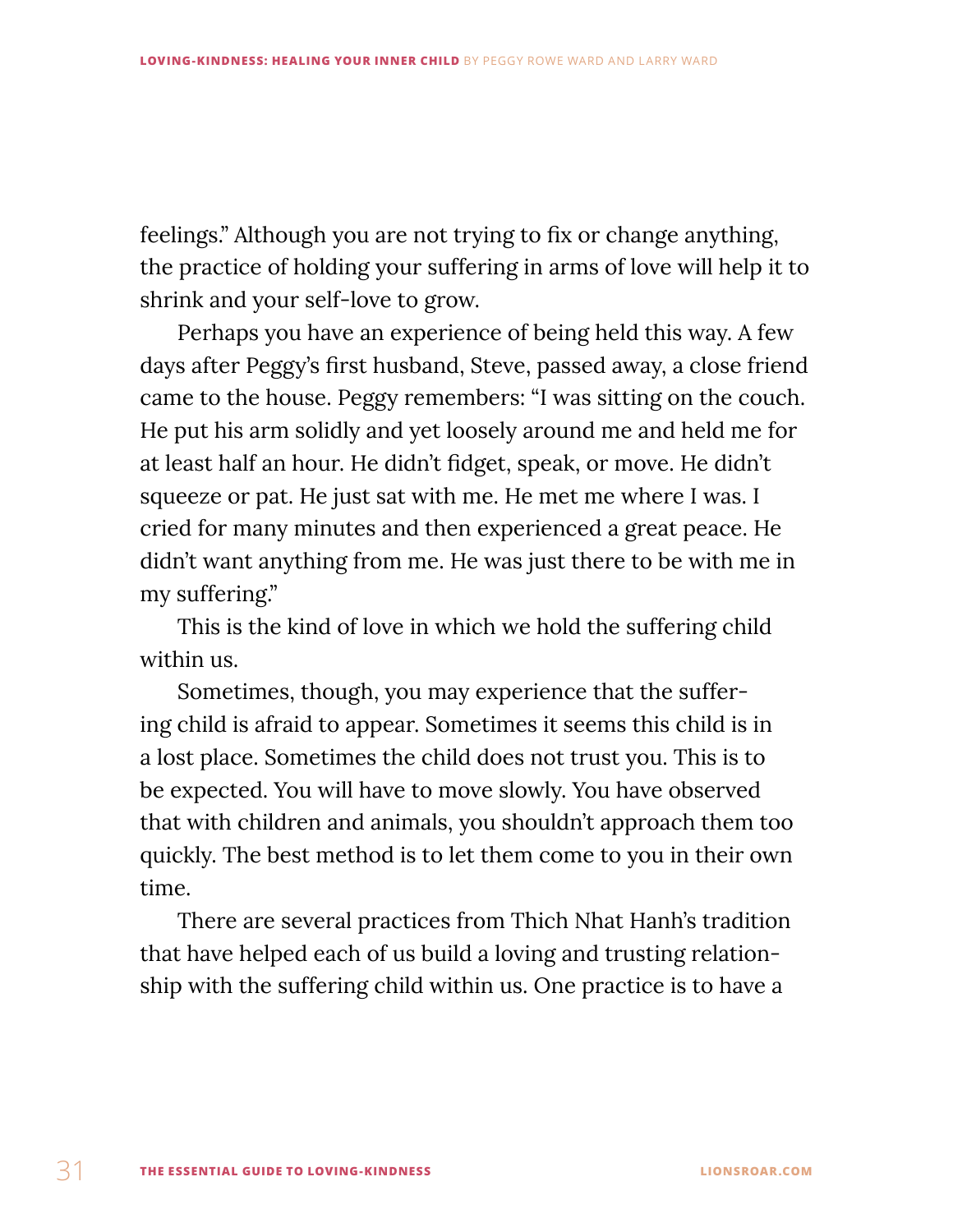family altar. On this altar, Thich Nhat Hanh encouraged us to have photographs of ourselves as young children. This practice helps us build a relationship that honors our inner child.

#### **A Meditation to Heal Your Inner Child**

The following meditation has helped us heal from early childhood experiences. We regularly practice this meditation because it provides a kind space for the body, heart, and mind to gently remember. It offers a living space of inclusivity and compassion for childhood memories and all previous experience as we continue to deepen and grow in self-love.

#### **1. Tap Your Resources of Love and Support**

Thich Nhat Hanh once spoke about cooking up love. He reminded us of how we can use pieces of straw or paper to start a good fire. Our resources for love are the pieces of straw that help us generate the energy of loving-kindness.

Resources that help us develop self-love include people, places, pets, activities, and beautiful memories that soften our hearts and nourish our gratitude, love, and compassion. In your practice, take a few minutes to recall such a resource deeply. Make it come alive by activating your senses.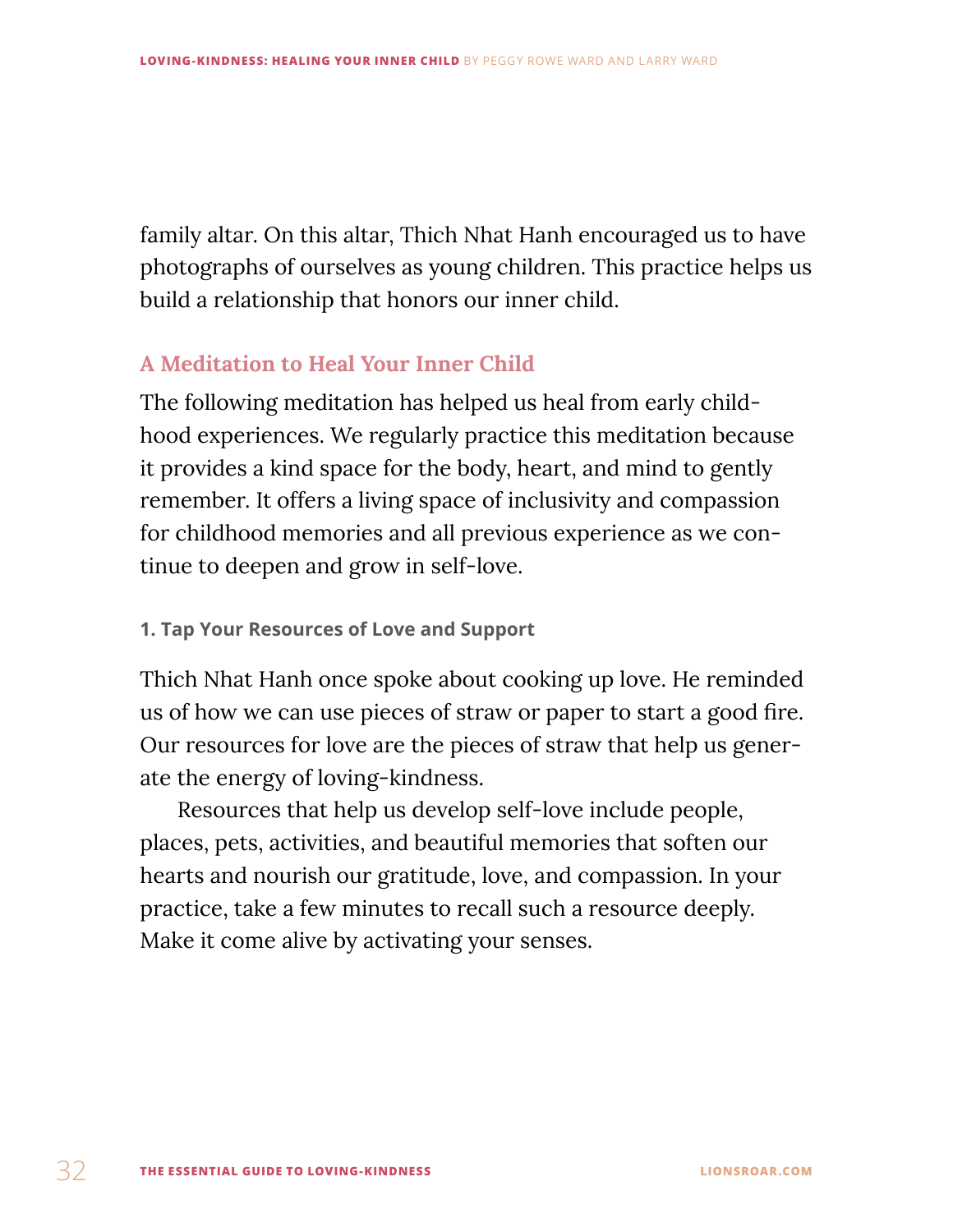One resource we are both grateful for is the wise and compassionate therapists, body healers, and shamans who have supported our journey of transformation and healing. We often tell our friends that a somatic and trauma-informed therapist can be an essential support person for those on a spiritual path.

A resource that opens our hearts is our dog, Charlie. Peggy imagines the weight of his body in her lap and the feel of his fur under her hand. She pictures his jaunty, bouncy walk and smile. When she brings Charlie to mind, she feels her body relax and her face and eyes soften.

When Peggy needs even more support with her practice, she imagines the Pieta in the Vatican, a beautiful statue by Leonardo da Vinci of Mary holding Jesus. She says, "Sometimes Jesus is holding me, but more frequently, I rest myself in the arms of the Mother Mary. Mary helps the mother in me who is learning how to love myself with each breath."

It is very important to take the time to savor your own resources of love so they are committed to long-term memory. Use all of your senses and anchor these sensations of goodness in your body and mind as you direct the energy of loving-kindness toward yourself.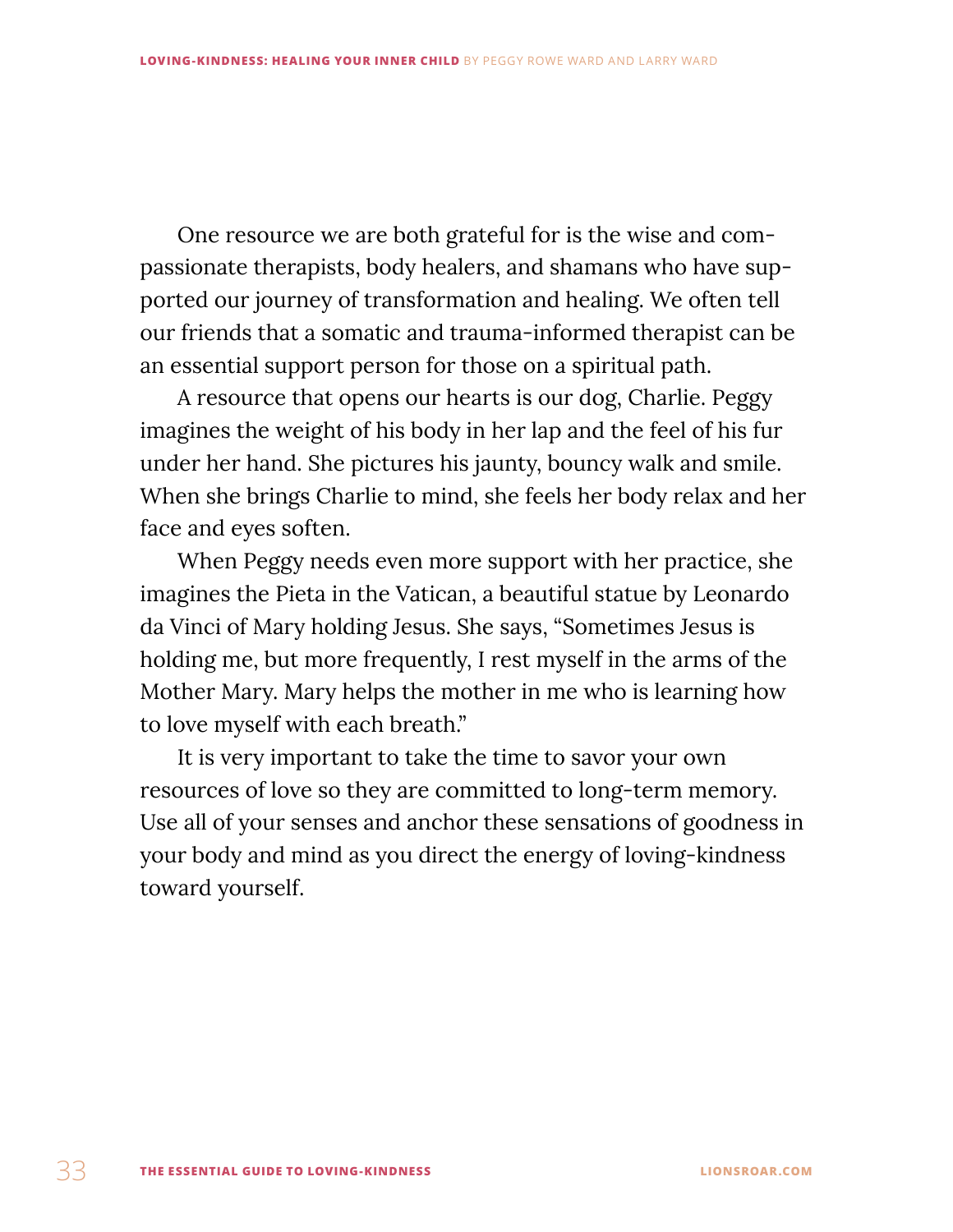#### **2. Attend to Your Body**

Once we are able to experience the positive sensations of being in touch with our resource, we attend to our body. The first foundation of mindfulness is the body. We love our self by being connected with our body and recognizing the miracle of our body.

Find a place where you can slow down without distraction so that you can be aware of the body and the breath with some degree of comfort. Be thorough in your practice of establishing your posture so that your breath is easeful and you can truly be present.

Scan your body, feet to crown, bringing your mindful attention to your entire body with kindness. Invite your body to relax and soften, settling the body, sinking into your cushion or chair. Thich Nhat Hanh reminds us that this is how we keep our appointment with life. He said, "We stop, we calm, we rest, we heal, and we transform." Sending this mindful energy of kindness to your body is an act of self-love.

#### **3. Offer Love to Your Inner Child**

Then the invitation is to silently offer these words of guided meditation to yourself:

*Breathing in, I know that I am breathing in. Breathing out, I know that I am breathing out*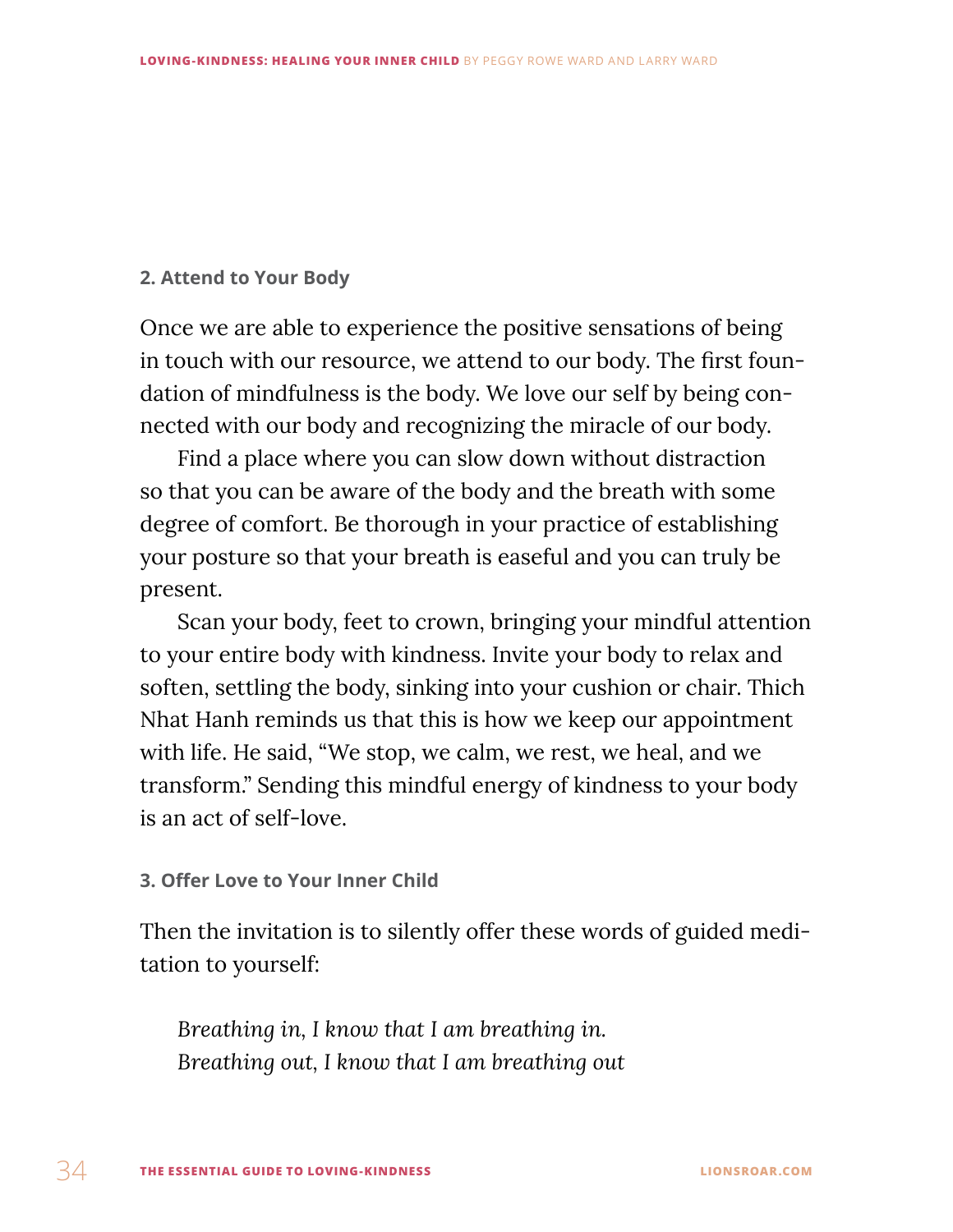*I bring my kind attention to the in-breath I bring my kind attention to the out-breath. Breathing in, I am aware of my whole body, right here Breathing out, I am aware of my whole body, right here Aware of body, here and now*

*Breathing in, I see myself as a five-year-old child, fragile and vulnerable.*

*Breathing out, I smile to myself as a five-year-old child. Breathing in, I am aware that the five-year-old child is in me. Breathing out, I hold this child tenderly.*

Allow as much time as you would like to experience holding this child that is you. When we first practiced with the little one inside of ourselves, we found it took patience and persistence to connect to the child within. Larry would visualize the child or else he'd visualize a black panther to support his practice. As a kinesthetic learner, Peggy found it helpful to experience the sensation of holding a puppy or kitten. We had to build our relationship and trust by continuing to practice just welcoming this child. Find your own way that helps you to feel solid and at ease.

This meditation has helped us to see ourselves as children and experience the very real vulnerability of human beings. We find that we frequently underestimate our resilience and strength, as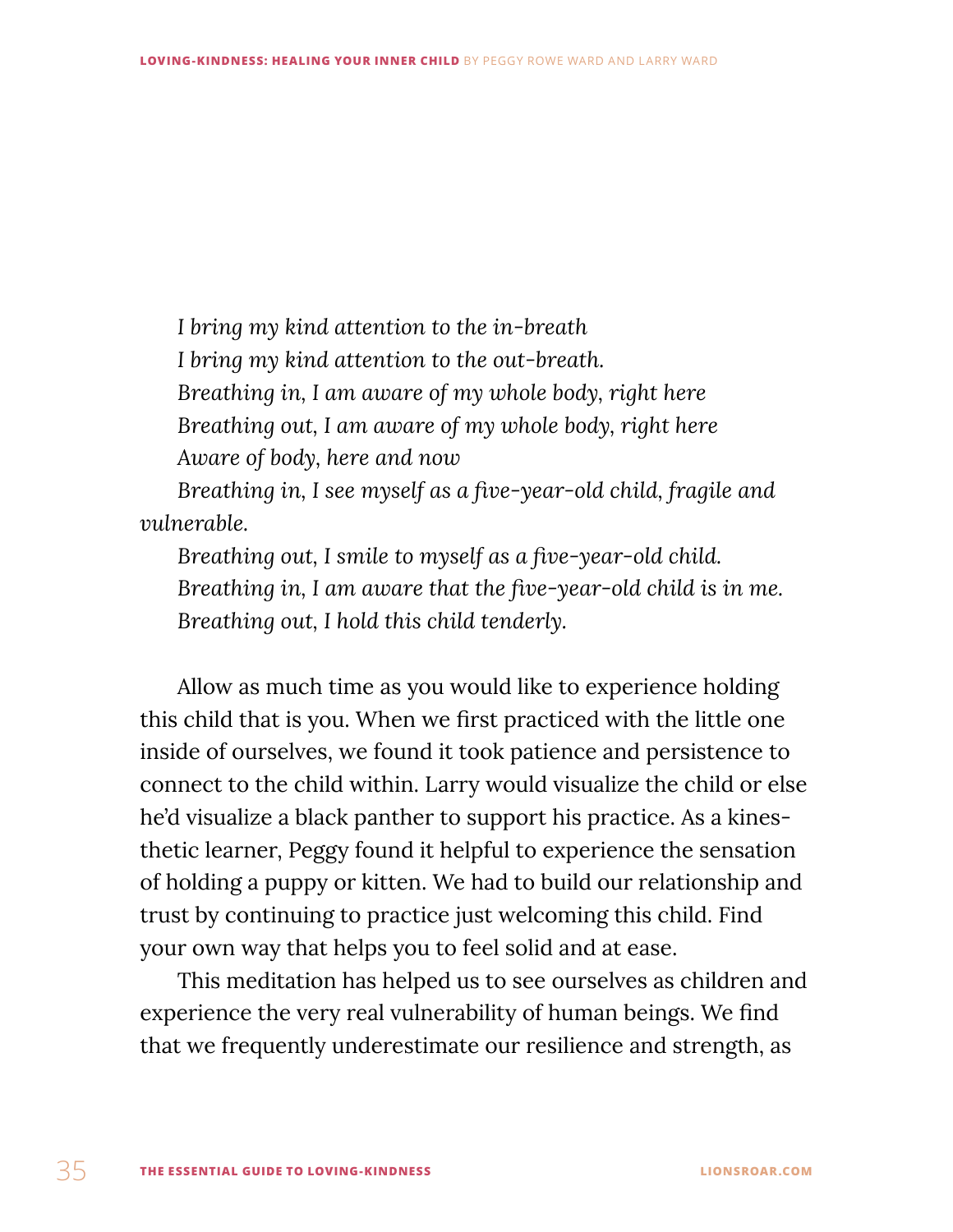well as our fragility and vulnerability. They are not separate. There is great power and strength in our vulnerability and fragility. Being in touch with vulnerability, while it may not be easy at first, is a powerful opportunity to be in touch with life and our own goodness. In doing so, the hidden divine child within can be healed and strengthened.

Larry captures benefits from his practice of honoring the inner child with these lines from a poem he wrote: "I am here now, waking up in the changing room of my soul's department store. I am becoming what my young self once knew, gazing at stars from the attic window following a yellow and green caterpillar on the sidewalks of Cleveland to new worlds."

Blessings on your practice of love.

Dr. Peggy Rowe Ward is an ordained dharma teacher who, with Larry Ward, directs the Lotus Institute and co-authored *Love's Garden: A Guide to Mindful Relationships*.

Larry Ward (pronouns- he/him) is a senior teacher in Buddhist Zen Master Thich Nhat Hanh's Plum Village tradition, the author of the book *America's Racial Karma*, and co-author with his wife, Peggy, of *Love's Garden, A Guide To Mindful Relationships*. Dr. Ward brings twenty-five years of international experience in organizational change and local community renewal to his work as director of the Lotus Institute and as an advisor to the Executive Mind Leadership Institute at the Drucker School of Management. He holds a PhD in Religious Studies with an emphasis on Buddhism and the neuroscience of meditation.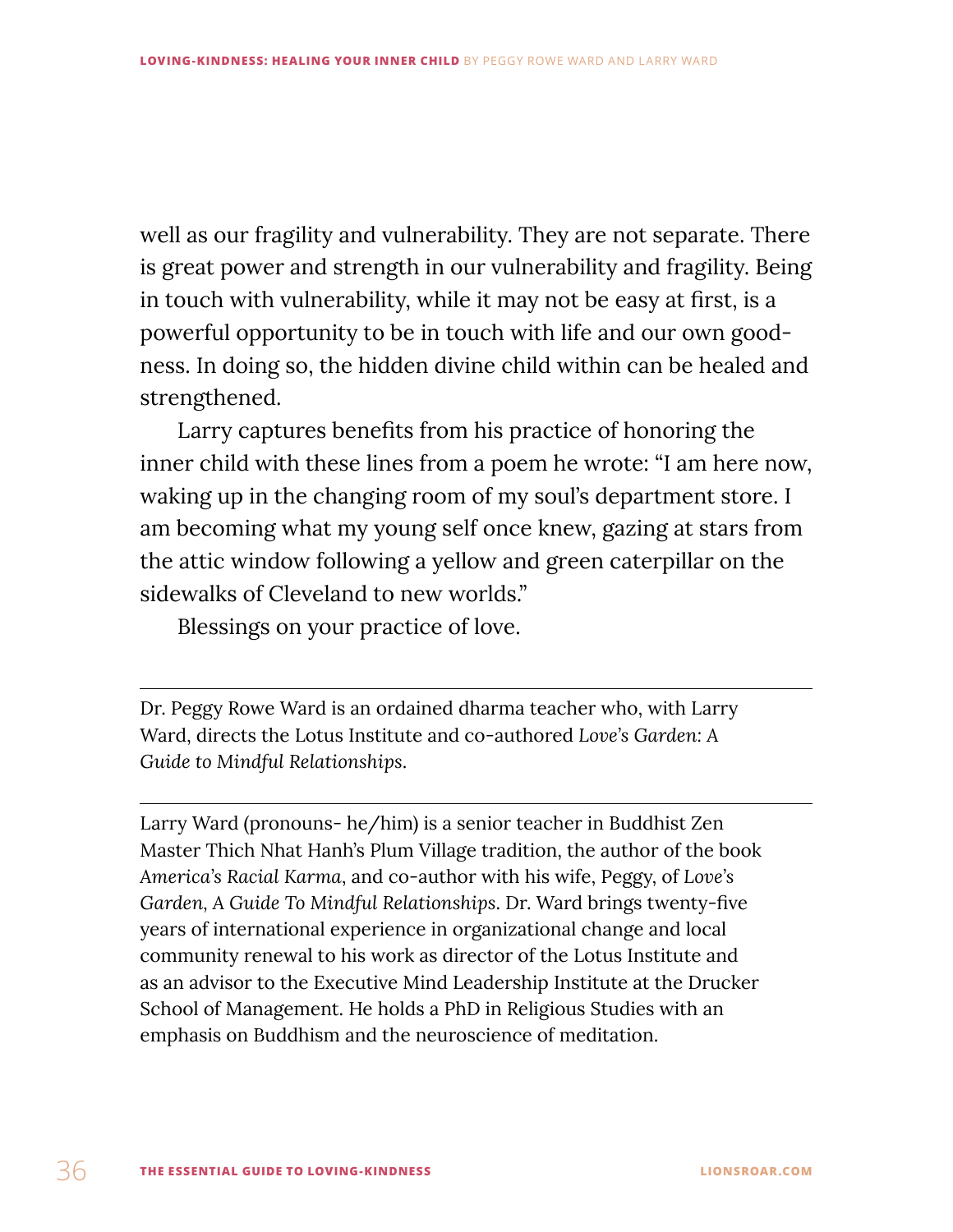## **How to Practice Metta with Children**

You're never too young to practice loving-kindness. *Gail Silver* on how to teach metta to your kids.

When I returned home after attending my first silent retreat, I was overflowing with loving-kindness and found myself spontaneously reciting certain phrases of the Metta Prayer aloud:

*May you be happy. May you be safe. May you be strong. May you live with ease.*

"Did you just tell me to live with 'peas'?" my littlest one asked me. "No, honey," I laughed. "I said, 'ease.' May you live with *ease*."

Derived from the ancient Pali scriptures, metta is often translated as friendliness or loving-kindness. It's commonly used to refer to a type of meditation where the practitioner, by reciting specific phrases, wishes herself well-being and then gradually extends that wish to others before offering it universally to all beings everywhere.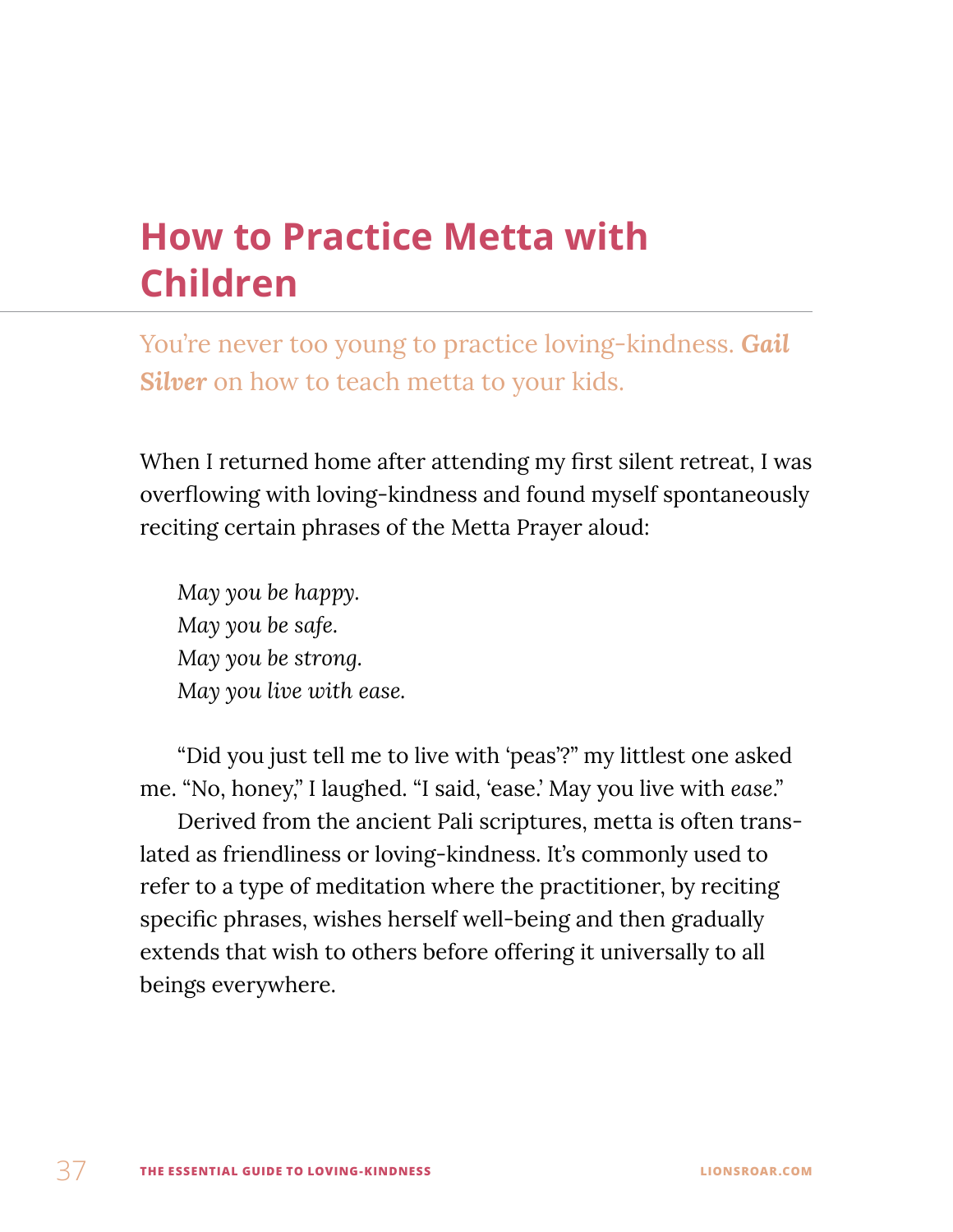Practicing metta enriches our lives by creating a warmhearted feeling within us, and elevating our capacity for benevolence and compassion. This pleasant effect can be immediate, but more often it arises subtly, manifesting in our everyday life as contentment and a renewed appreciation for other people.

Once we understand metta, we can use it not only to inform and soften our lives but also those of our children.

Select a quiet space, free of distraction, and a time of day when your child is rested, fed, and relatively content. The duration of your practice will vary depending upon the age of your child, but as you progress together, your child's ability to sit for longer periods may become apparent. Yours may as well.

Sit comfortably on a cushion, chair, or sofa. The intention is for the body to feel at ease and the mind to be alert. Invite your child to close her eyes and feel her breath moving in and out of her body. If she'd like, she can count her breaths. Attending to the breath in this way allows the mind to release distracting thoughts and prepares it for the practice.

Explain that metta is a practice of making wishes for our well-being and for the well-being of others. Tell her that there are four specific phrases and that we begin by reciting them for ourselves.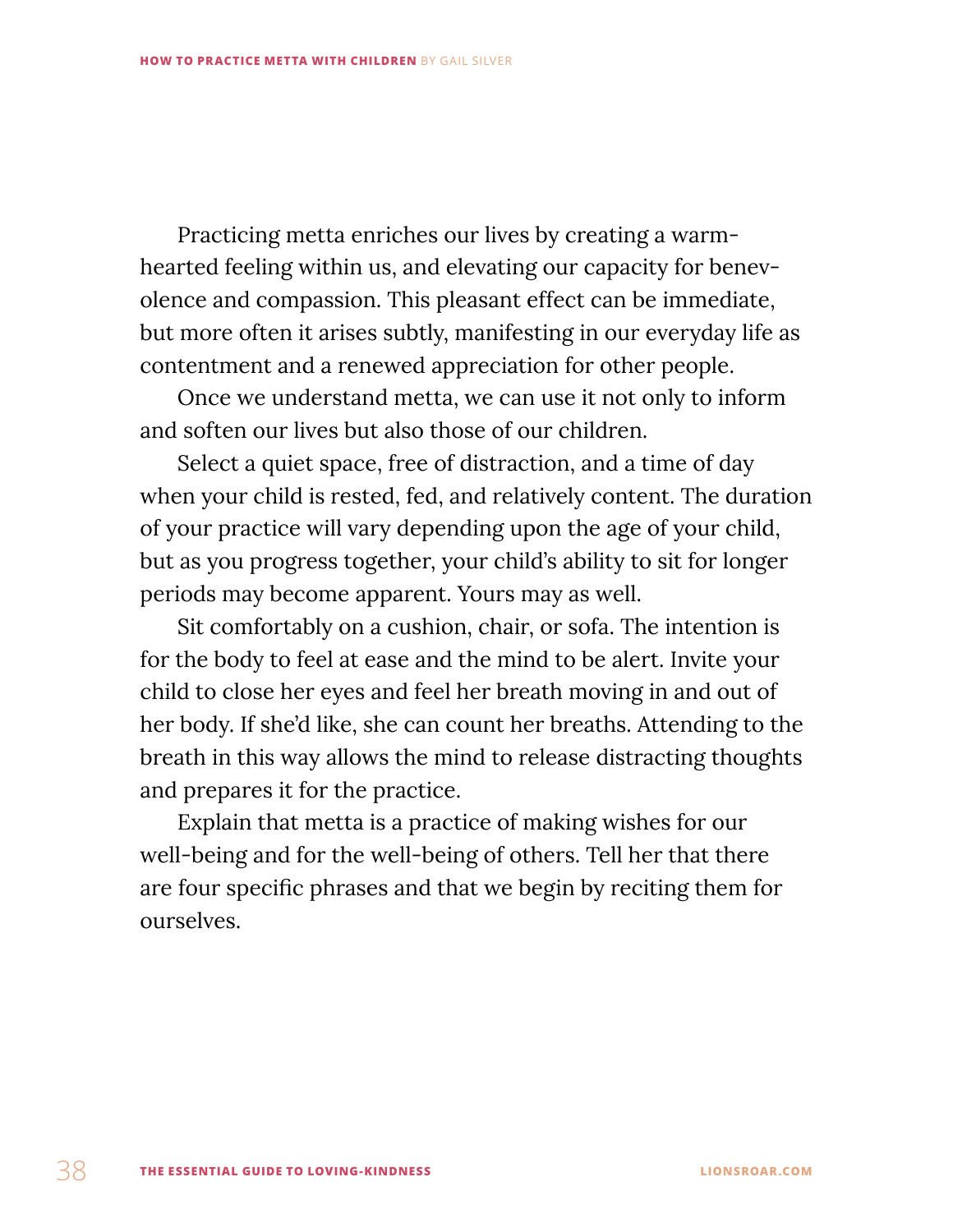The first phrase is, "May I be happy." As she breathes in, suggest that she might like to smile. Breathing out, she can think, "May I be happy." This does not mean that she has to be happy in this moment. She's just experimenting with her thoughts, understanding how it feels to wish happiness for herself.

The second phrase is "May I be safe." Breathing in, she might like to think about something that comforts her: a stuffed animal or a hug from a special grown-up. It's okay if her mind doesn't want to latch onto anything too specific. Saying the words is enough. With her exhalation, she can think, "May I be safe."

The third phrase is "May I be strong." Strength can be understood as having good health or the courage not to fall down when life doesn't seem to be going our way. Breathing in, still and steady, your child can visualize herself in whatever way feels good for her, and breathing out, she can think, "May I be strong."

The final phrase, "May I live with ease," refers to freedom from suffering in both body and mind. It can be translated for a child as, "May things not be difficult for me, but if they are, may I not have too much difficulty with the difficulty." Breathing in, she might like to envision a raft, floating effortlessly over waves as they come and go, and breathing out, she can think, "May I live with ease."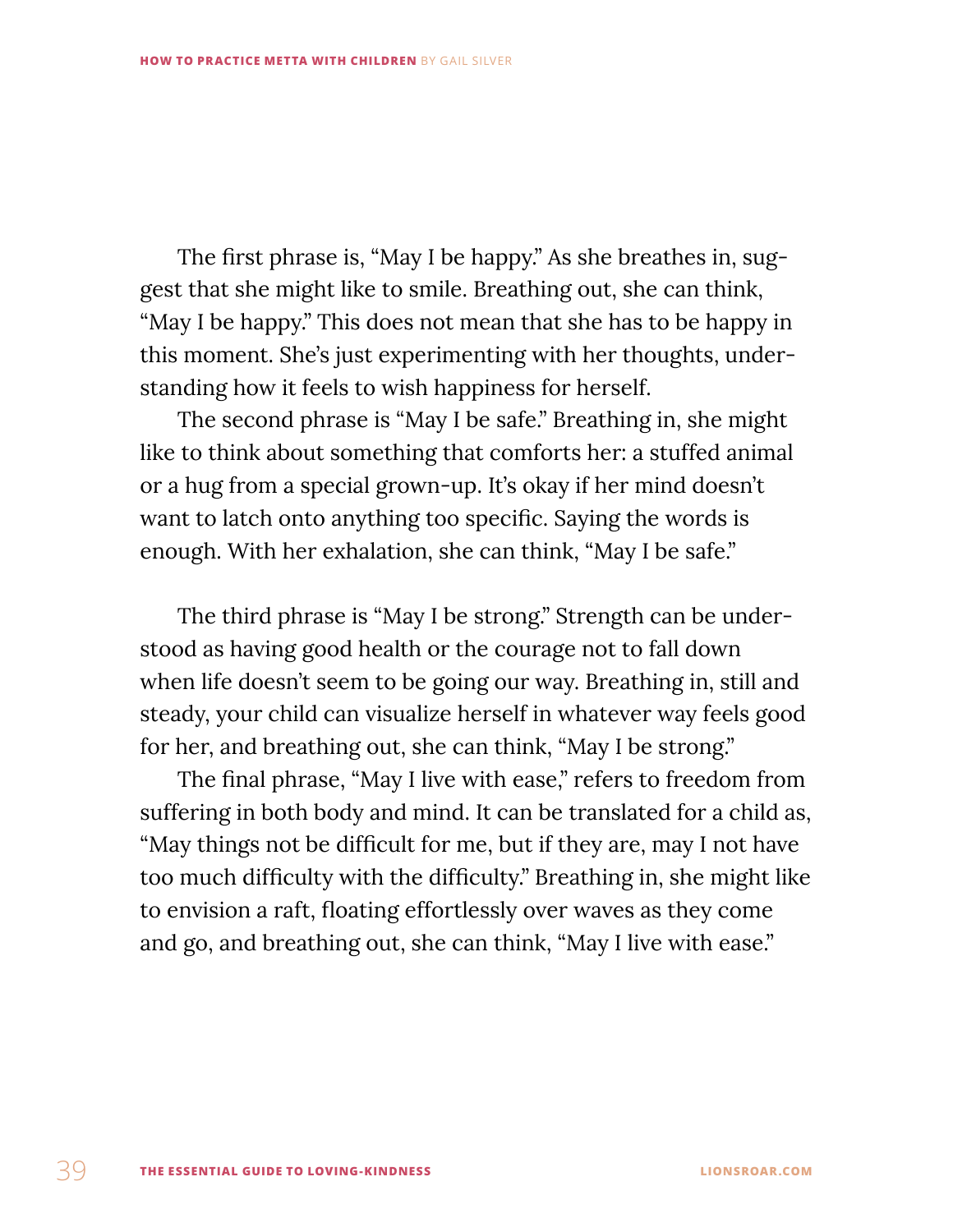Now, buoyed by good feelings, your child is ready to practice metta for others: someone she loves, a neutral person, a more difficult person, and finally for all beings everywhere. Teach her to recite the same phrases for others that she used for herself.

You might ask your child, "How does practicing metta make you feel?" or "What do you like most about metta?" She may be delighted to discover that in the same way a medicine brings down a fever or a throat lozenge soothes her sore throat, metta can ease the upsets of her inner landscape. Be sure to point out this distinction, though: unlike the top-shelf elixirs of the traditional medicine chest, a healthy dose of "mettacine" is always within her reach.

Gail Silver is the founder of Yoga Child Inc. and The School Mindfulness Project. She's the author of *Anh's Anger* and other picture books.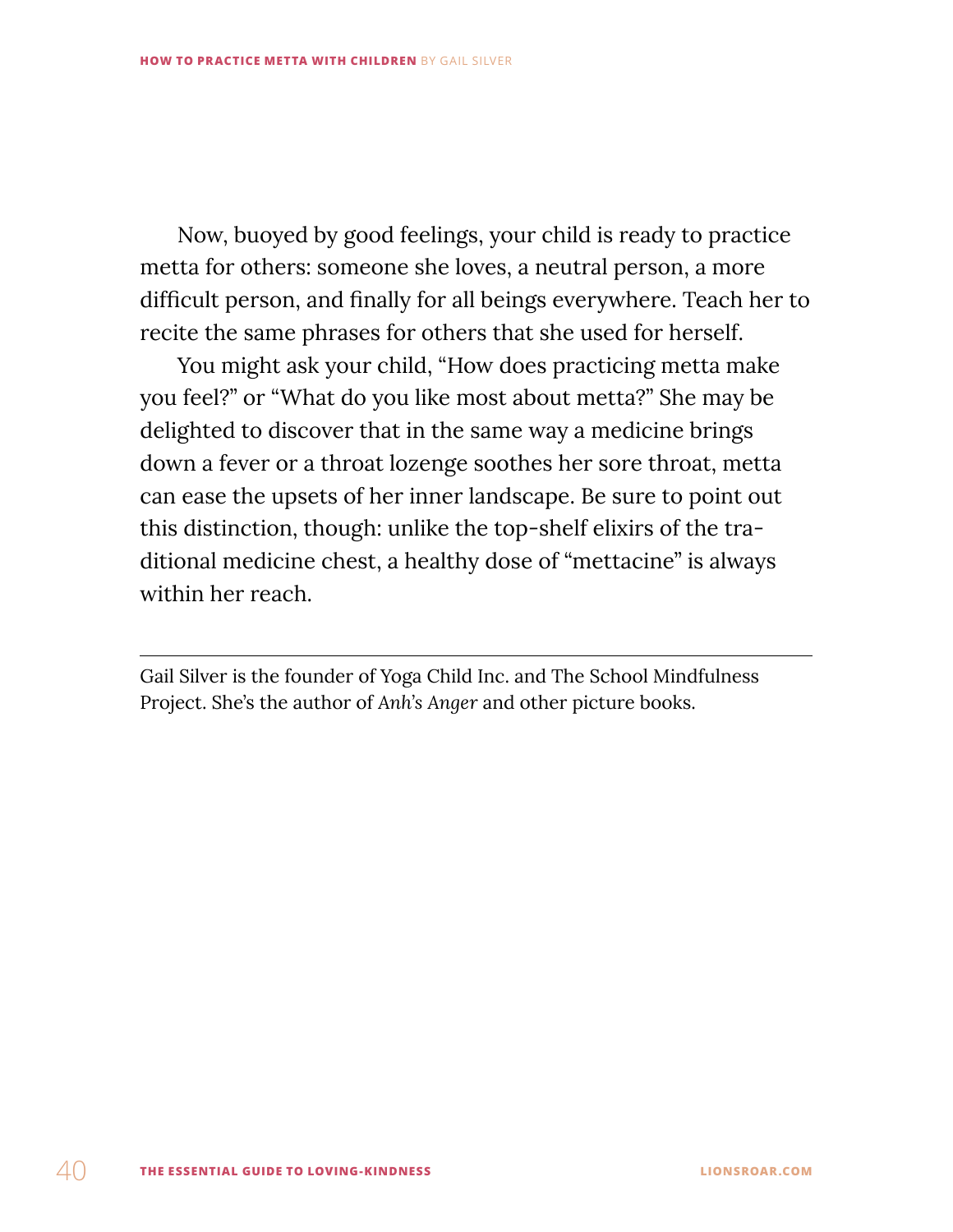### **Metta for Refugees**

Zen priest *Liên Shutt* teaches a short meditation to foster compassion for beings in search of refuge.

Many people think Buddhism is about getting rid of desire. Really, our main focus is on promoting non-harming in the world. We look at how we can alleviate suffering.

Given the social climate of the world today, people often ask, "How do I know when to meditate and when to take action?"

I first met my teacher, Zenkei Blanche Hartman, during a Martin Luther King Day march many years ago. She died last year. In the later years of her teaching, she was very focused on the Buddhist practice of metta. Metta means "loving-kindness" or "goodwill," and it's a practice that helps us to access the qualities of groundedness and non-harming in the service of compassion.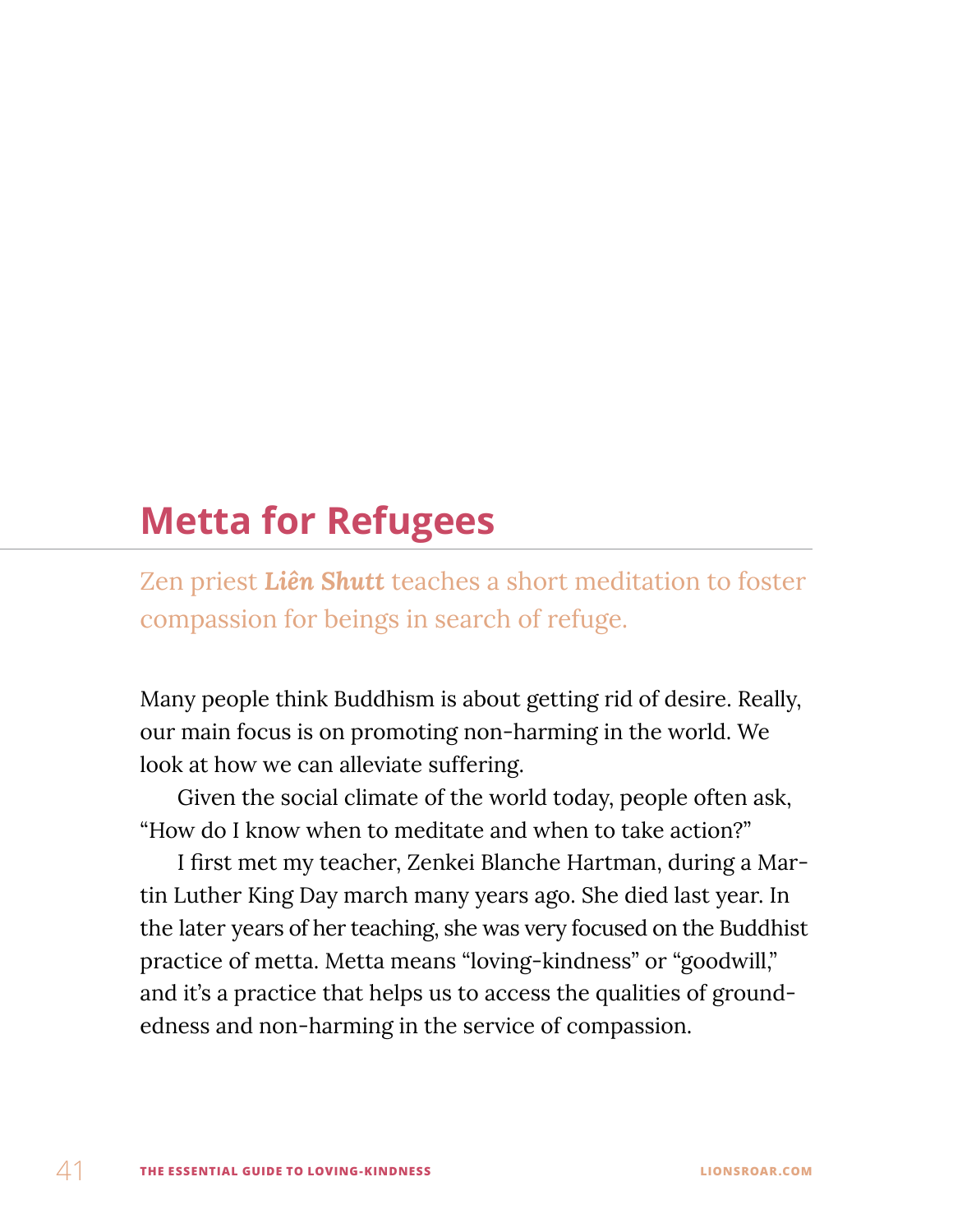Classically, we recite four phrases in metta practice. However, as a child, I lived through the war in Vietnam. As a result, a sense of home and safety is very important to me, so I've added a line referencing safety, based on tradition teachings on compassion, or the wish to alleviate suffering.

The five phases are:

*May I be filled with loving-kindness [or goodwill, or unconditional friendliness].*

*May I be well. May I have inner and outer safety. May I have peace and ease. May I be happy.*

These are all things that everyone in the world is looking for, and should have as a human right.

For this specific theme, we'll recite these phrases in three categories of practice: for yourself, for refugees, and for all beings.

If we understand these phrases for ourselves first, it makes it easier to be able to offer them to others. So start by visualizing yourself, and repeat these phrases:

*May I be filled with loving-kindness. May I be well. May I have inner and outer safety all the days of my life. May I be peaceful and at ease.*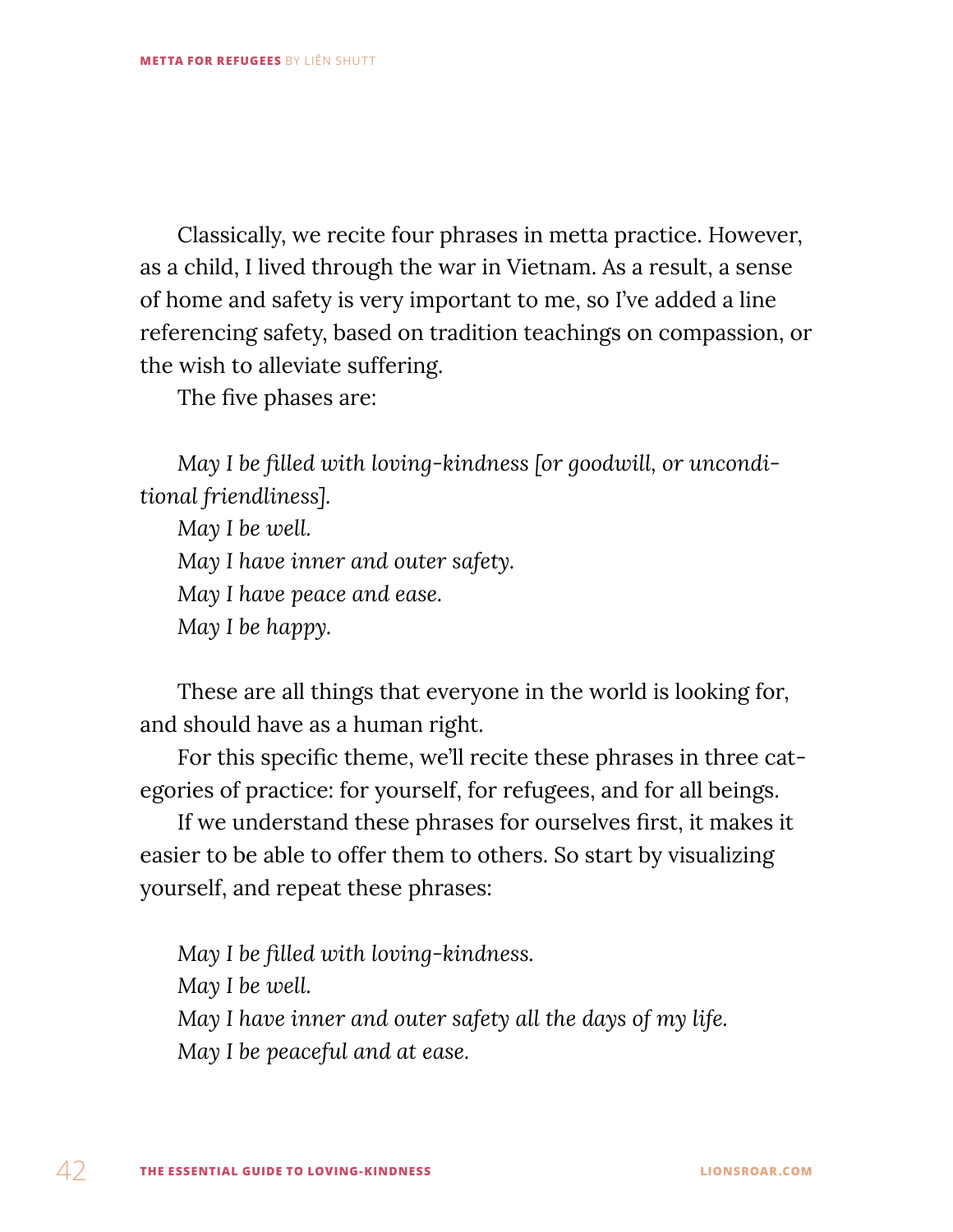*Let me be happy all the days of my life.*

Take a deep breath and bring it in. Know it to be true. Now, visualize a refugee — a specific person or a group of people. Allow yourself to believe in these aspirations, as though they are gifts you are actually giving this person.

Repeat these phrases:

*May this refugee be filled with unconditional kindness. May they have good health. May they have inner and outer safety all the days of their lives. May they be peaceful and at ease. Let them know happiness today and always.*

Now visualize all beings and repeat these phrases:

*May all beings, including myself, be filled with loving-kindness. May we all know good health all the days of our lives.*

*Let us know that inner and outer safety is our right in all the days of our lives.*

*May we all be peaceful and at ease.*

*May all being in all directions and all times be happy all the days of their lives.*

When you inhale, know these qualities to be right and true. And when you exhale, send unconditional sincerity to all beings.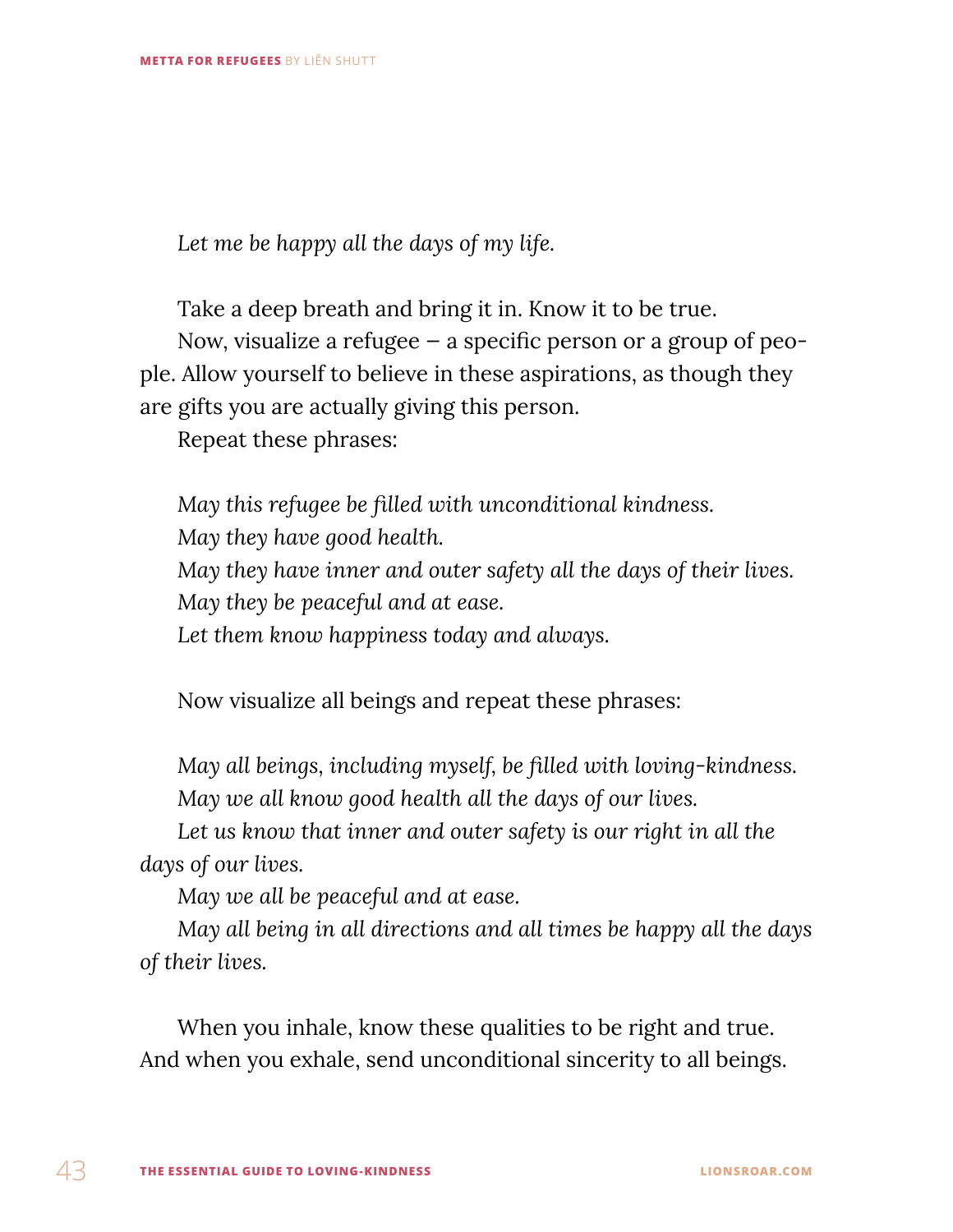From this grounded and connected place, may you be able to bring these intentions into your actions, "off the cushion," for the benefit of all beings.

Thank you for your practice.

Rev. Keiryu Liên Shutt is a Dharma heir in the lineage of Shunryu Suzuki Roshi. Born into a Buddhist family in Vietnam, she began her meditation practice in the Insight tradition. She was a founding member of the Buddhists of Color in 1998. Her Zen trainings began at Tassajara and then continued monastically in Japan and Vietnam. While she has placed her trust and faith in Soto Zen, she continues to enjoy the deep silence of Insight practices and has completed retreats in America and Thailand. Please go to AwakeInLife.org for info on the sitting group and other events.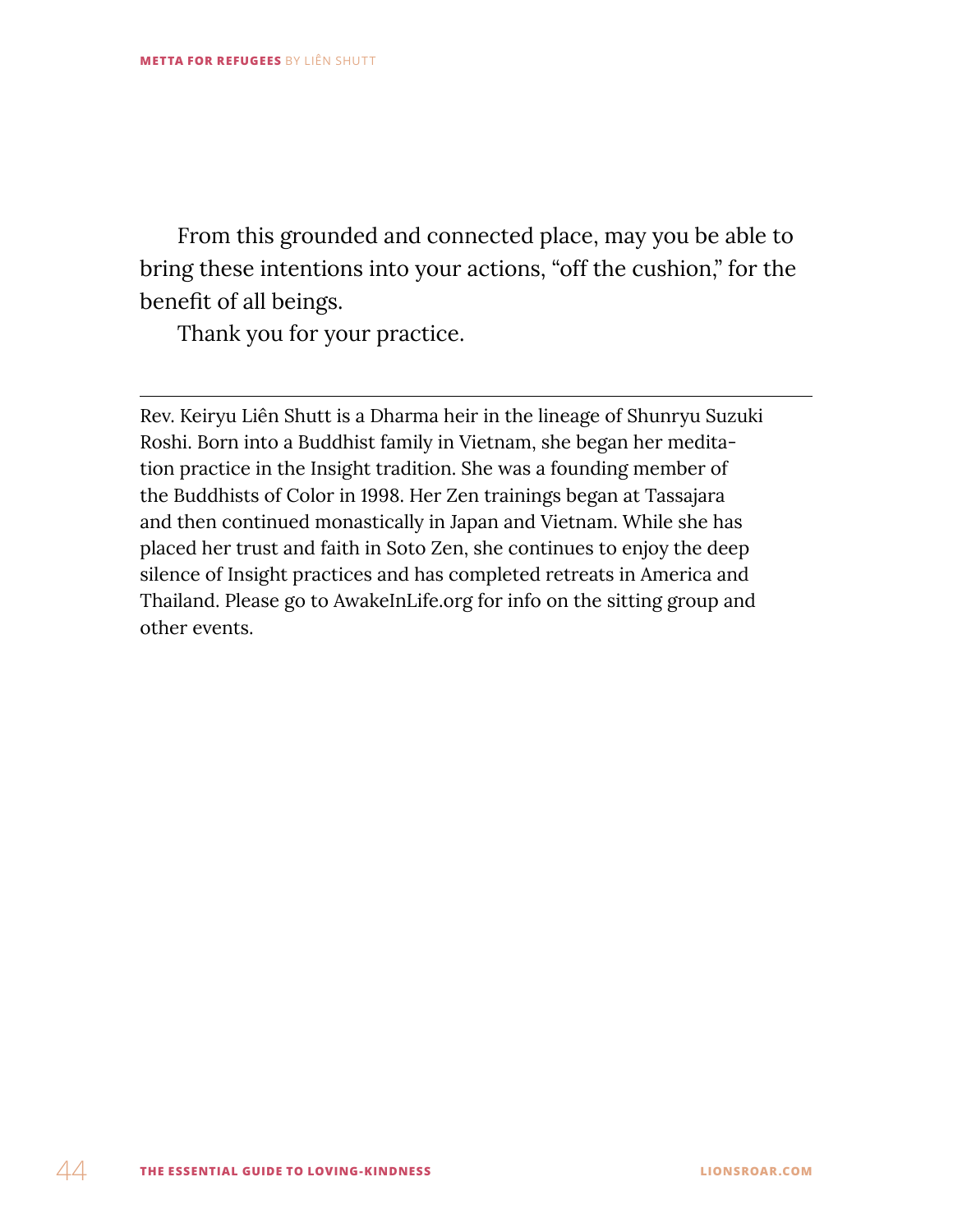## **Loving the Many Sides of You**

*Susan Piver* shares her practice for loving all of your imperfections and contradictions.

Begin by offering loving-kindness to yourself in your ordinary form. This is the "you" that you see in the mirror.

Next, imagine yourself as a beloved. See yourself through the eyes of love and offer loving-kindness to this version of yourself. No matter how puny you may feel right now, there are still parts of you that you simply love. See this.

Next, see yourself as your most important teacher. There is a part of you that is wise and intuitive. Offer this "you" loving-kindness.

Move on to the view of yourself as a stranger. There are parts of you that you just can't see, parts that are shrouded and mysterious. Offer loving-kindness to this stranger that is you.